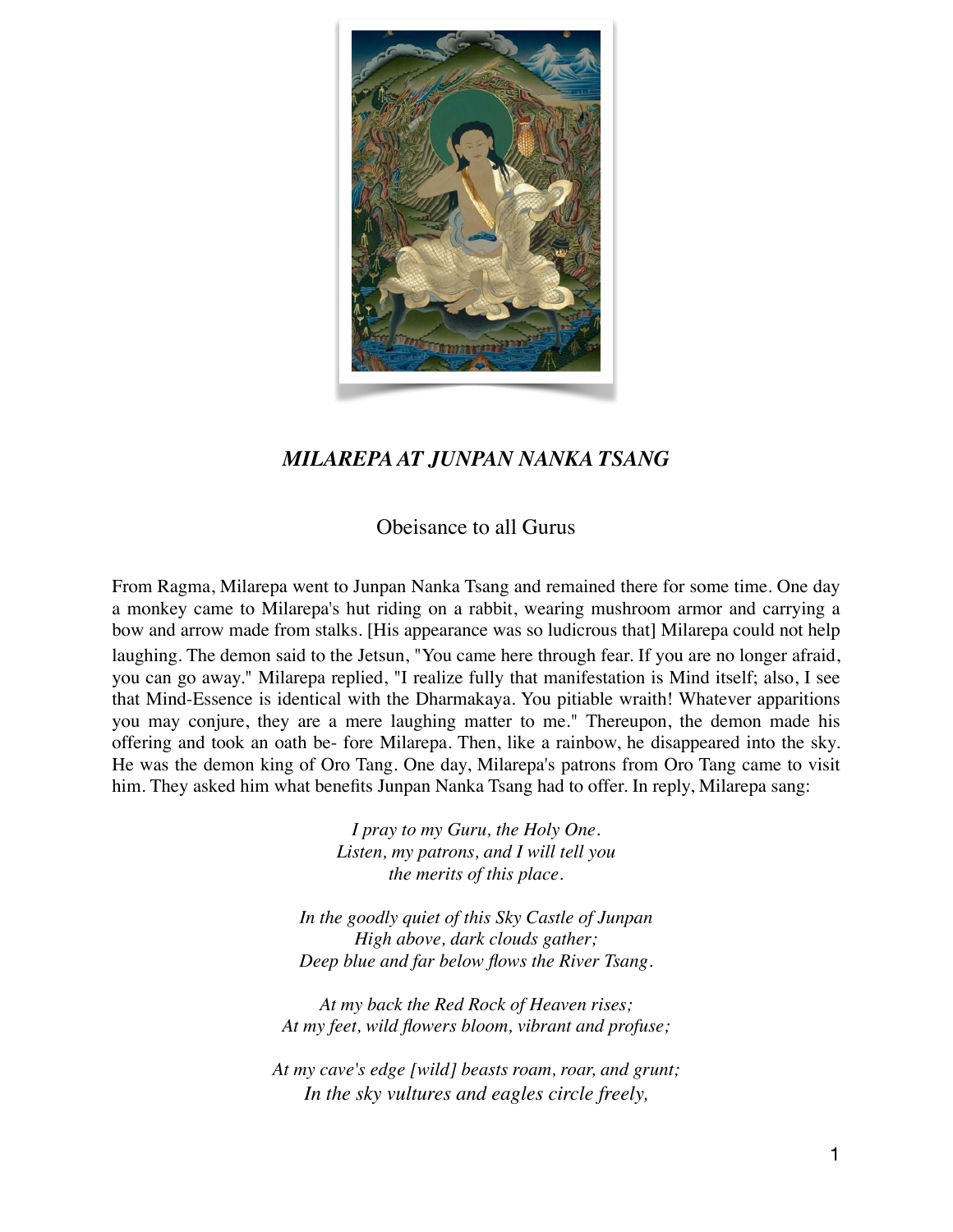*While from heaven drifts the drizzling rain.* 

*Bees hum and buzz with their chanting; Mares and foals gambol and gallop wildly; The brook chatters past pebbles and rocks; Through the trees monkeys leap and swing; And larks carol in sweet song.* 

*The timely sounds I hear are all my fellows. The merits of this place are inconceivable-I now relate them to you in this song.* 

*Oh, good patrons, Pray follow my Path and my example; Abandon evil, and practice good deeds. Spontaneously from my heart I give you this instruction.* 

There was a Tantric yogi among the patrons who said to Milarepa, "We would be deeply grateful if you would graciously give us the essential instructions on the View, Meditation, and Action, as a greeting or a gift of welcome."

Milarepa sang in reply:

*The grace of my Guru enters my heart; Pray help me to realize the truth of the Void!* 

*In answer to my faithful patrons, I sing to please the Deities and Buddhas:* 

*Manifestation, the Void, and Non-differentiation, These three are the quintessence of the View.* 

*Illumination, Non-thought, and Non-distraction Are the quintessence of the Meditation.* 

*Non-clinging, Non-attachment, and complete Indifference Are the quintessence of the Action.* 

> *No Hope, no Fear, and no Confusion Are the quintessence of Accomplishment.*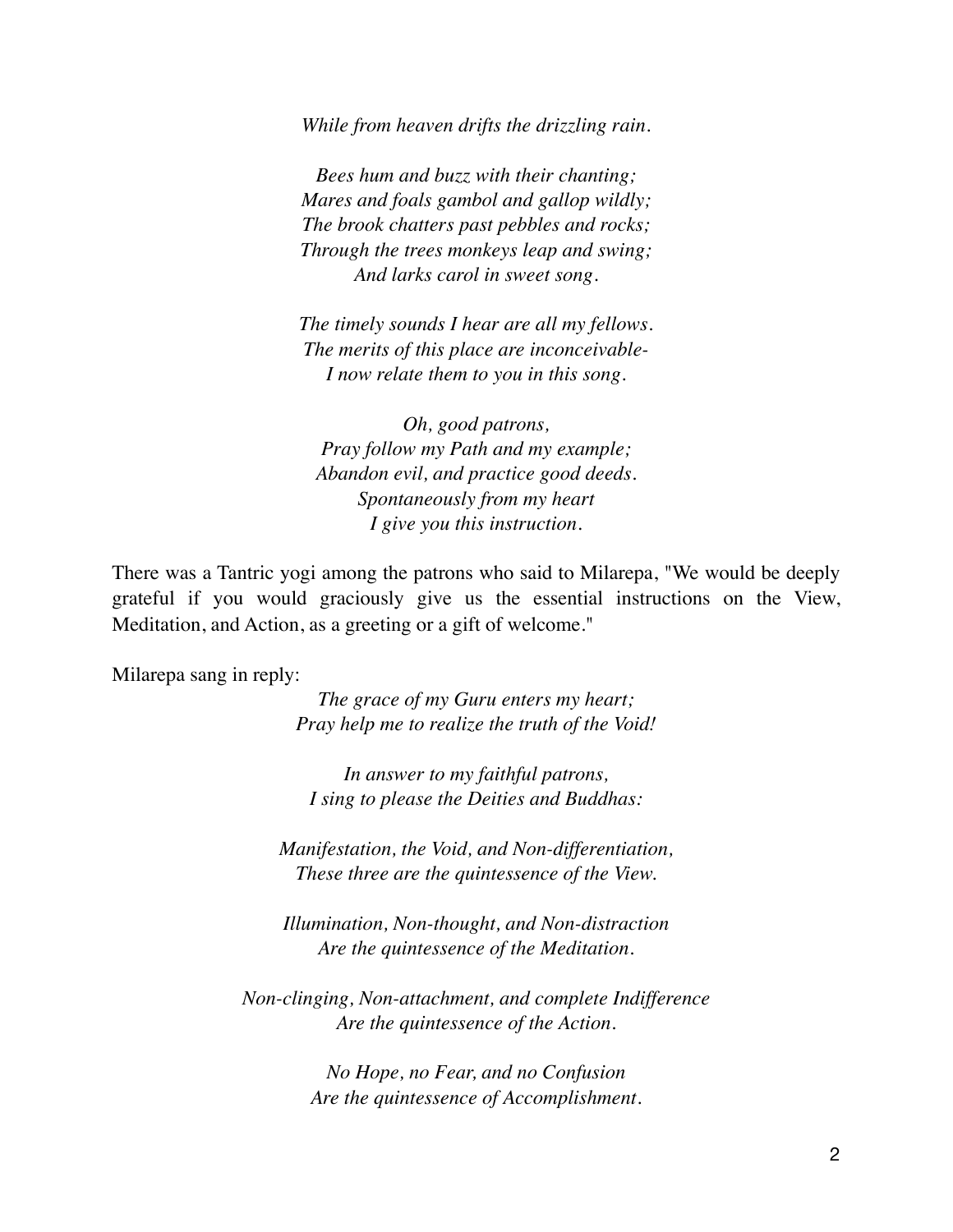*Non-attempt, Non-hiding, and Non-discrimination, These three are the quintessence of the Precept.* 

Having heard Milarepa's song, the patrons all returned home. A few days later, many disciples came again to visit the Jetsun, asking after his health and welfare, and giving their best wishes. Milarepa sang in response:

*I bow down at the feet of my Guru.* 

*Deep in the forest by man untrod, I, Milarepa, happily practice meditation.* 

*With no attachment and no clinging, Walking and tranquility are both pleasing.* 

*Free from sickness and disorder, I willingly sustain this body of illusion; Never sleeping, I sit in the comfort of quietude.* 

*Abiding in the Samadhi of Non-permanence, I taste enjoyment. Continuance in Heat-Yoga without cold is indeed felicitous.* 

*With no cowardliness or dismay, Joyfully I follow the Tantric practice; With no effort I perfect the cultivation; With no distraction whatsoever, Remaining in solitude, I am truly happy. T hese are the pleasures of the body.* 

*Happy is the path of both Wisdom and Means! Happy the Yoga of Arising and Perfecting; the meditation of the Two-in-One. Happy the Prajna; the awareness of nocoming-and-going!*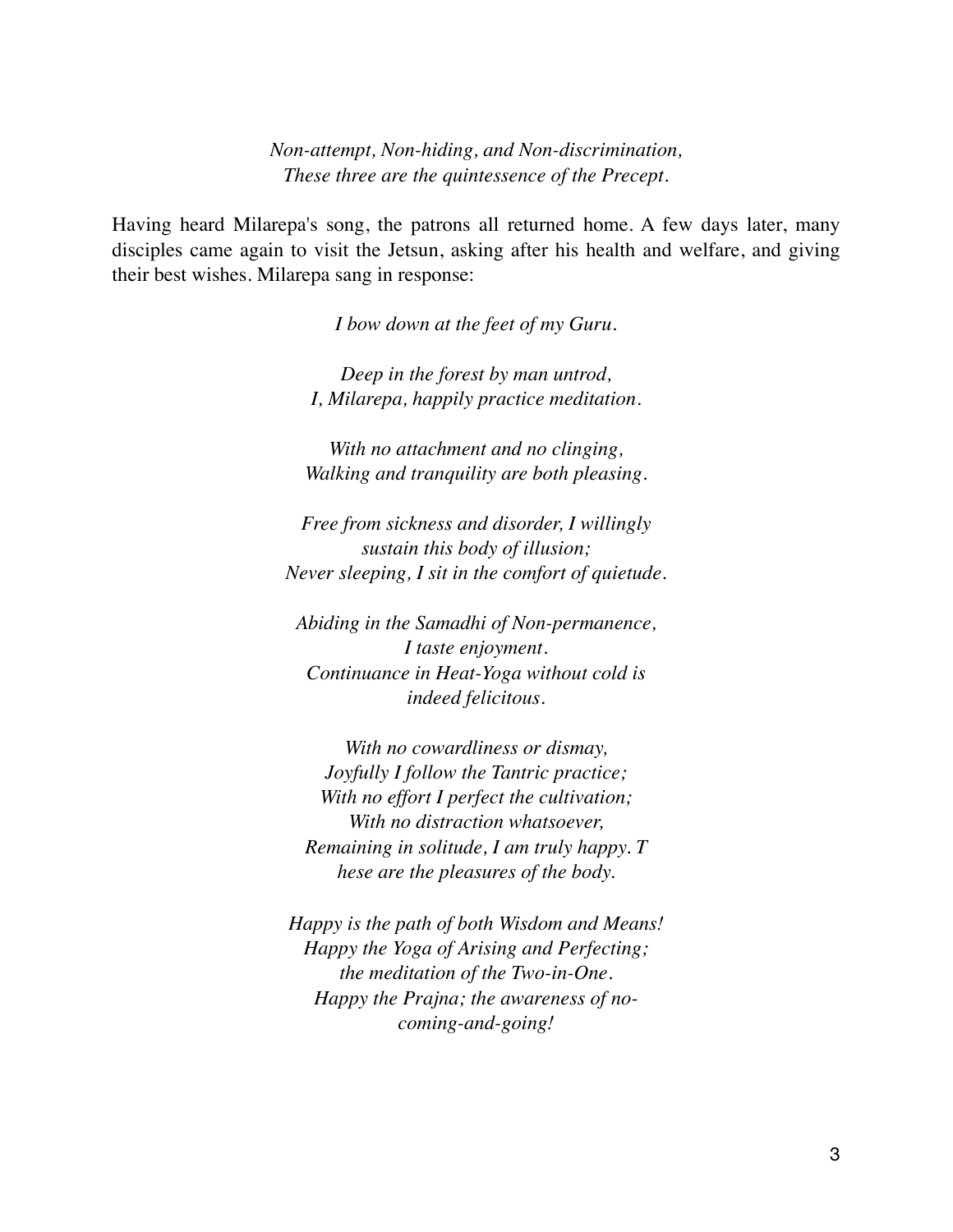*Happy the absence of talk; no friends and no chatting! These are the pleasures of words.* 

*Happy is the understanding of Non-grasping; Happy the meditation without interruption; Happy the accomplishment without hope or fear; Happy the action done without defilement. These are the pleasures of Mind.* 

*Happy is the illumination with no thought and no mutation! Happy the great bliss in the purity of Dharmadhatu! Happy the Non-ceasing Realm of Form!* 

> *This little song of great happiness That flows freely from my heart, Is inspired by meditation, By the merging of act and knowledge. Those who aim at the fruit of Bodhi May follow this way of yogic practice.*

The disciples said to Milarepa, "Wonderful indeed are the joys of Body, Word, and Mind, as you have just said. Pray tell us, how were they brought about?" Milarepa replied, "By the realization of Mind." The disciples then said, "Although we shall never be able to acquire such happiness and pleasures as you have enjoyed, we hope that we can win a small portion; we beg you, therefore, to give us a clear teaching, easy to understand and simple to practice, by which we may realize the Essence of Mind." Whereupon the Jetsun sang "The Twelve Meanings of Mind":

*I bow down at the feet of my Guru.* 

*Oh good patrons! If you wish to realize the Essence of Mind, You should practice the following teachings: Faith, knowledge, and discipline, These three are the Life-Tree of Mind. This is the tree you should plant and foster.* 

*Non-attachment, non-clinging, and non-blindness,*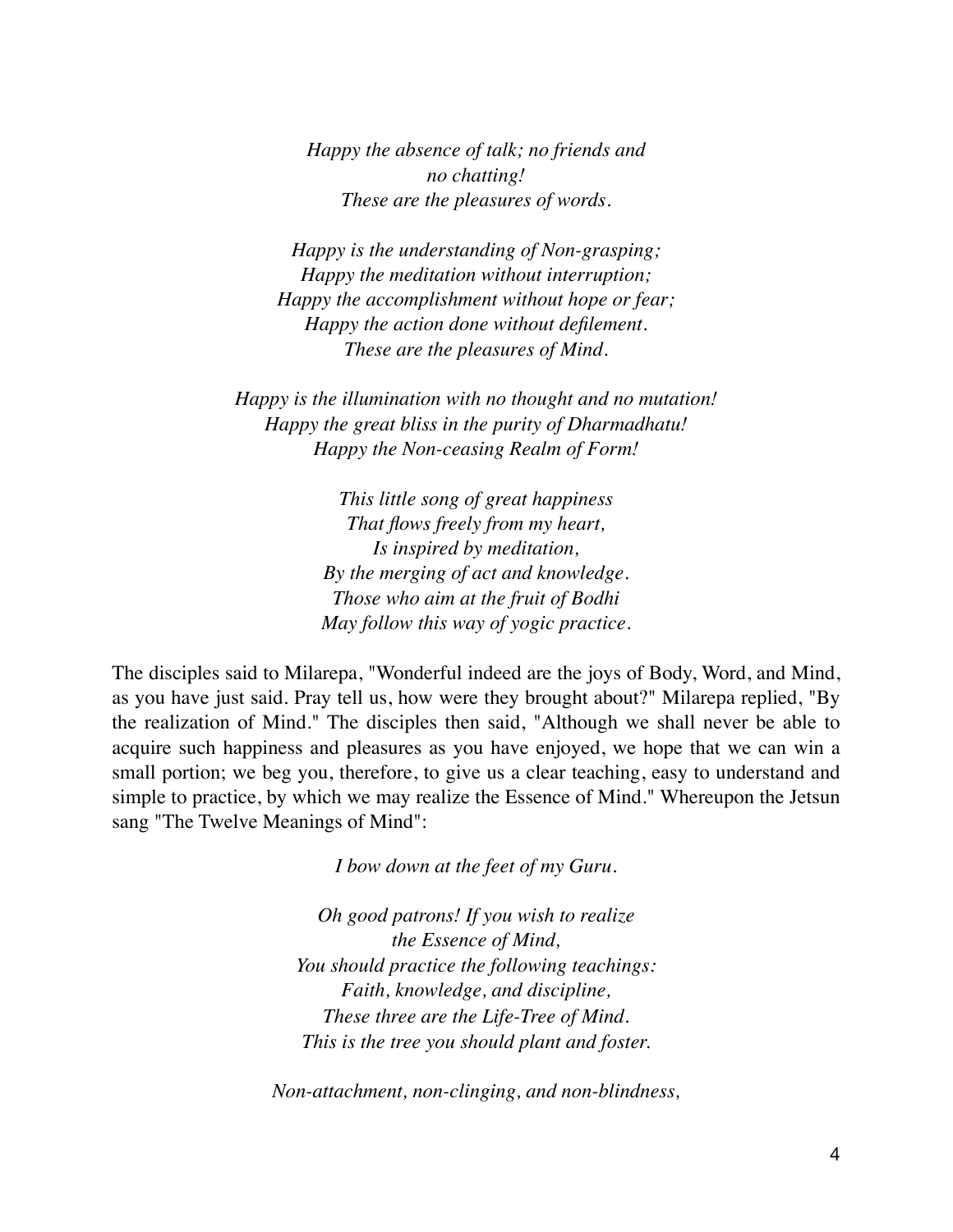*These three are the shields of Mind; They are light to wear, strong for defense, And the shields you should seek.* 

*Meditation, diligence, and perseverance, These three are the horses of Mind; They run fast and quickly flee! If you look for horses, these are the right ones. Self-awareness, self-illumination, and self-rapture, These three are the fruits of Mind; Sow the seeds, ripen the fruit, Refine the fluid, and the essence emerges. If you look for fruit, these are the fruit you should seek.* 

*Sprung from yogic intuition, This song of the Twelve Meanings of Mind is sung. Inspired by your faith, continue with your practice, my good patrons!* 

Henceforth, the patrons placed even more faith in Milarepa, and brought him excellent offerings. Milarepa then decided to go to Yolmo Snow Range.

**This is the story of Milarepa at Junpan Nanka Tsang (The Sky Castle of Junpan].**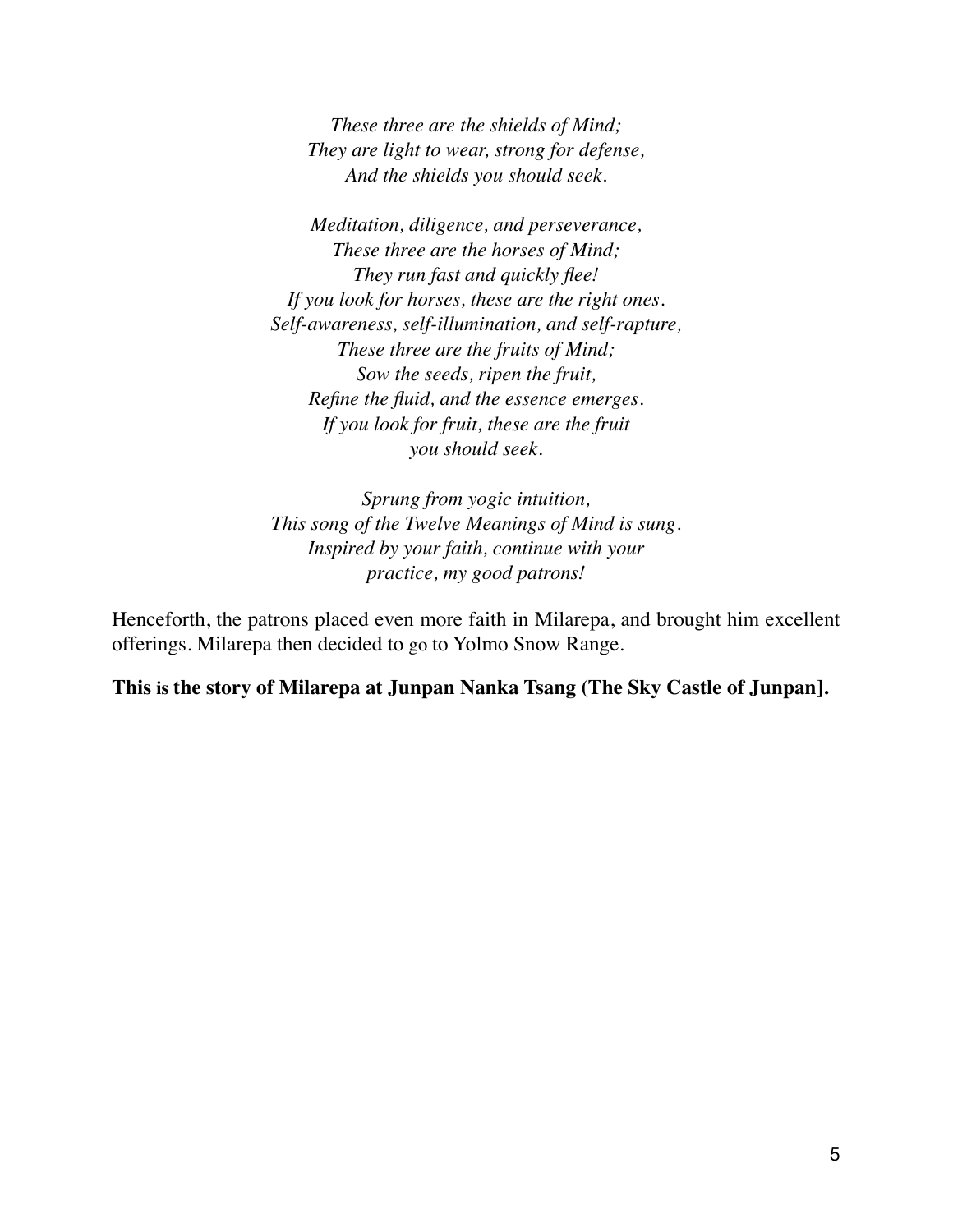

# *THE SONG OF A YOGI'S JOY*

Obeisance to all Gurus

The Master of Yoga, the Jetsun Milarepa, in obedience to his Guru's orders, went from Junpan to Yolmo Snow Range, where he dwelt at the Tiger Cave of Senge Tson in the woods of Singalin. The local goddess of Yolmo appeared in a gracious form, obeying the Jetsun's orders and rendering her best service to him. Milarepa remained there for some time in a deeply inspired mood.

One day, five young nuns came from Mon to visit him. They addressed him thus: "It is said that this place is full of terror, and an ideal place in which to attain great improvement in meditation. Can this be true? Have you found it so?" Milarepa then sang in praise of the place:

> *Obeisance to you, my Guru! I met you through having accumulated great merits, And now stay at the place you prophesied.*

*This is a delightful place, a place of hills and forests. In the mountain-meadows, flowers. bloom; In the woods dance the swaying trees! For monkeys it is a playground.*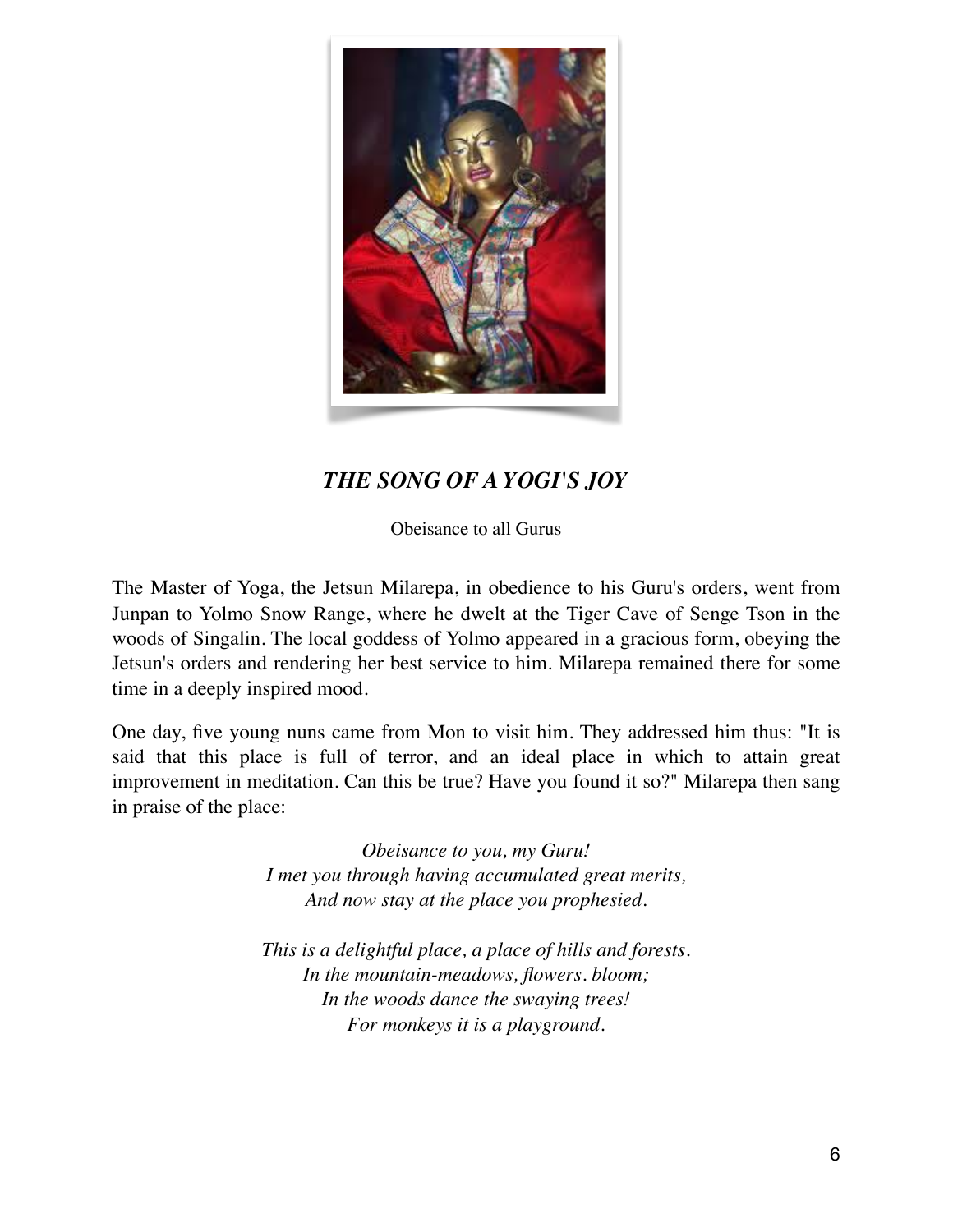*Birds sing tunefully, Bees fly and buzz, And from day until night the rainbows come and go. In summer and winter falls the sweet rain, And mist and fog roll up in fall and spring. At such a pleasant place, in solitude, I, Milarepa, happily abide, Meditating upon the void-illuminating Mind.* 

*Oh, happy are the myriad manifestations! The more ups-and-downs, the more joy I feel. Happy is the body with no sinful Karma, Happy indeed are the countless confusions! The greater the fear, the greater the happiness I feel. Oh, happy is the death of sensations and passions!* 

*The greater the distress and passions, The more can one be blithe and gay! What happiness to feel no ailment or illness; What happiness to feel that joy and suffering are one; What happiness to play in bodily movement With the power aroused by Yoga. To jump and run, to dance and leap, is more joyful still.* 

*What happiness to sing the victorious song, What happiness to chant and hum, More joyful still to talk and loudly sing! Happy is the mind, powerful and confident, Steeped in the realm of Totality.* 

*The most extreme happiness Is the self-emanation of self-power; Happy are the myriad forms, the myriad revelations. As a welcoming gift to my faithful pupils, I sing of yogic happiness.*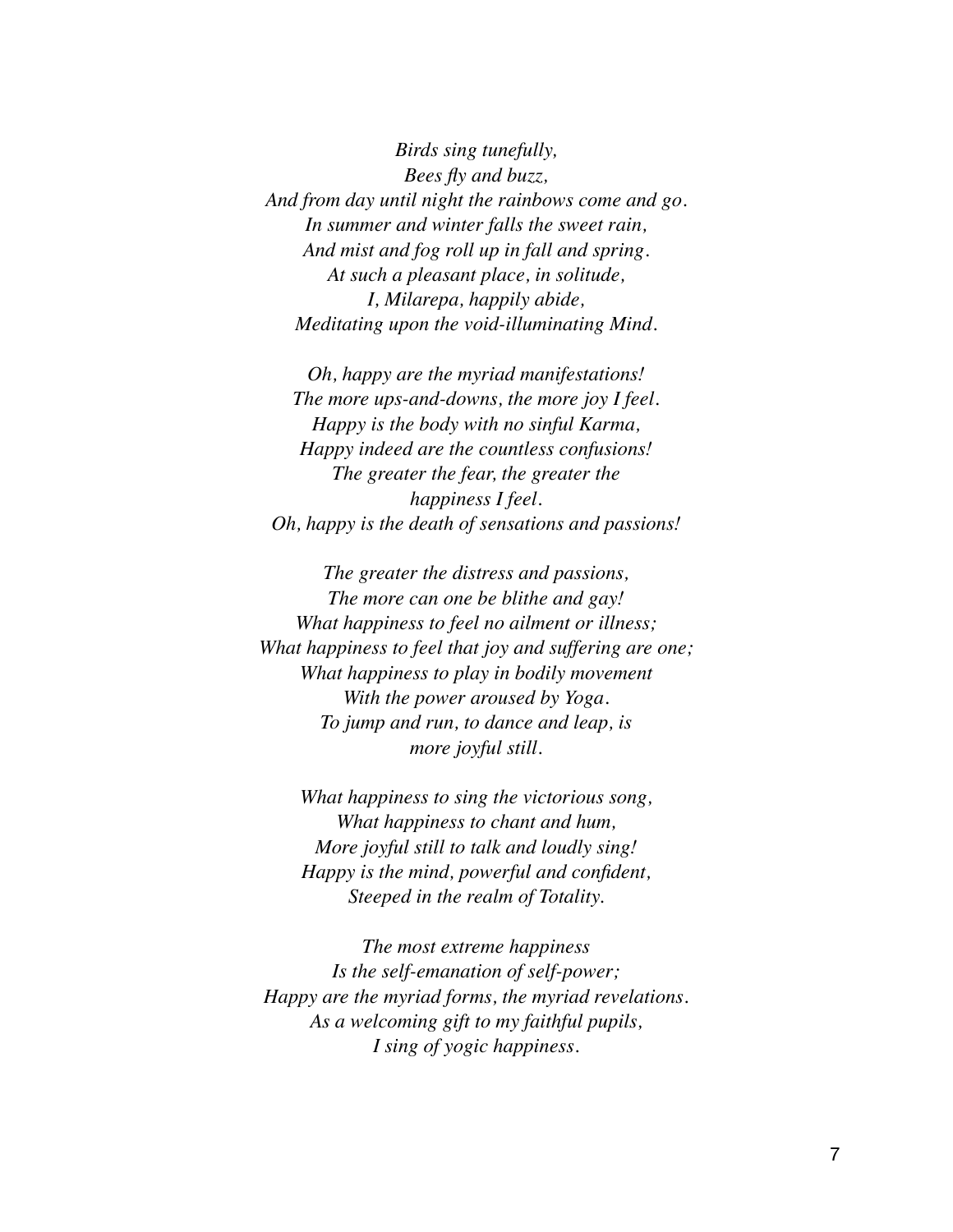Thereupon, Milarepa initiated the five young nun-novices and gave them the verbal instructions. After practicing these teachings for some time, the light of inner Realization was born within them. Milarepa was overjoyed and sang the "Nectar of Instruction":

> *Oh, my Guru, he who shows The unmistakable path to Liberation, The Perfect Savior, the great Compassionate One, Pray, never leave me, ever remain Above my head as my crest-jewel!*

*Hearken, followers of the Dharma, Ye meditators seated here, Though the teachings of Buddha are most numerous, He who can practice this Profound Path Is gifted indeed!* 

*If you wish to become a Buddha in one lifetime, You should not crave the things of this life, Nor intensify your self-longing, Else you will be entangled between good and evil, And you may fall into the realm of misery.* 

*When you give service to your Guru, Refrain from thinking, "I am the one who works, He is the one who enjoys." Should you have this kind of feeling, Quarrel and discord will surely follow, And your wish can never be fulfilled.* 

*When you observe the Tantric Precepts, Cease association with the vicious, Else you will be contaminated by evil influences, And you may risk breaking the Precepts.* 

*When you engage in study and learning, Do not attach yourself to words with pride, Else the dormant fire of the Five Poisonous Passions will blaze, And virtuous thoughts and deeds will be consumed. When you meditate with friends in retreat,*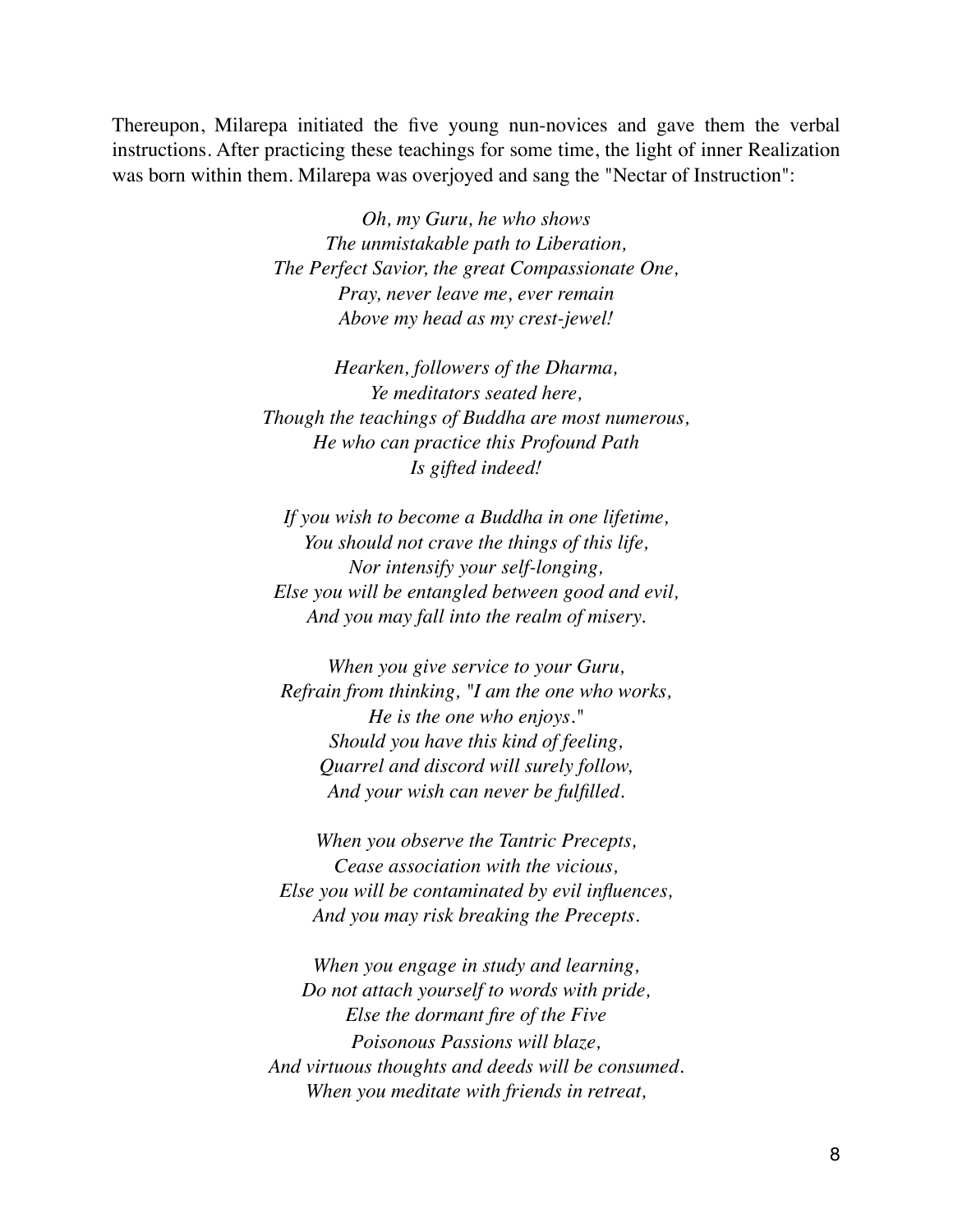*Do not attempt too many things, Else your virtuous deeds will cease, And your devotion will be distracted.* 

*When you practice the Path with Form of the Whispered Transmission, Do not exorcise demons, nor curse ghosts for others, Lest demons rise within your mind And a longing for worldly aims will blaze.* 

*When you have acquired Experience and Realization, Do not display your miraculous powers, nor prophesy, Lest the secret words and symbols slip away And merits and spiritual insight will diminish.* 

*Beware of these pitfalls and avoid them. Commit not evil deeds. Eat not beguiling food. Take not the burden of the corpse. Utter not sweet words to please others. Be humble and modest, and you will find your way.* 

The nuns then asked Milarepa how they might find their own way, beseeching him for further instruction. In reply, Milarepa sang:

> *I pay homage to my Guru, the gracious one. I pray you to vouchsafe me your grace-waves. Pray help me, the mendicant, happily to meditate.*

*Though you children of the new generation Dwell in towns infested with deceitful Karma, The link of Dharma still remains. Because you have heard the Buddha's teaching You now come to me, And thus avoid going astray.* 

*By constant practice of the Accumulation- of-Merits You will foster an aptitude for devotion. The grace-waves will then enter you, While the corresponding and actual Realization will grow.*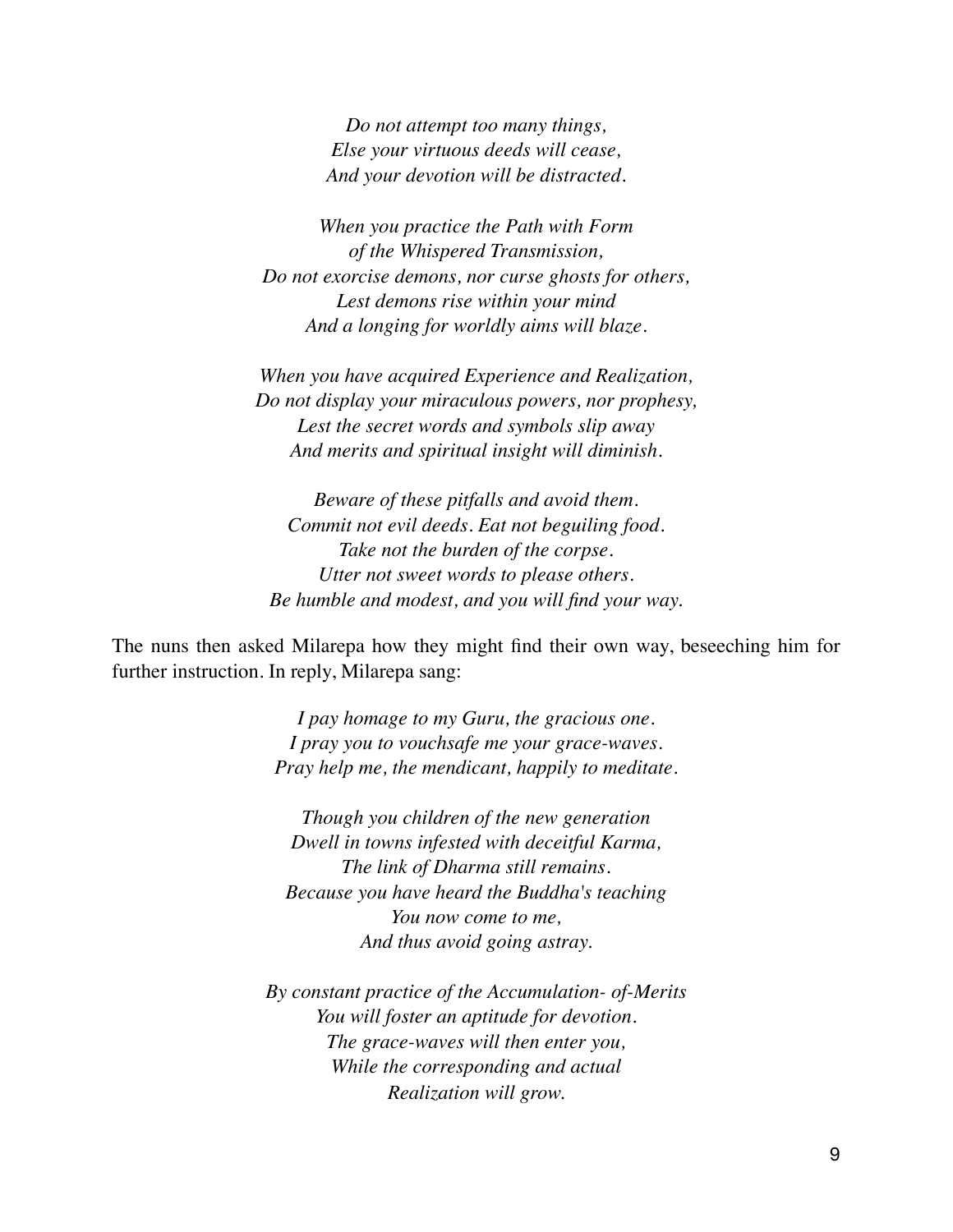*But even if you do all this, it will help but little If you cannot reach full mastery. Having pity on you, I now give you this instruction. Listen closely, my young friends!* 

*When you remain in solitude, Think not of the amusements in the town, Else the evil one will rise up in your heart; Tum inward your mind, And you will find your way.* 

*When you meditate with perseverance and determination, You should think upon the evils of Samsara And the uncertainty of death. Shun the craving for worldly pleasures; Courage and patience then will grow in you, And you will find your way.* 

*When you solicit the deep teachings of the Practice, Do not long for learning, nor to become a scholar, Else worldly actions and desires will dominate; Then this very life will be thrown away. Be humble and modest, And you will find your way.* 

*When the various experiences come to you in meditation, Do not be proud and anxious to tell people, Else you will disturb the Goddesses and Mothers. Meditate without distractions, And you will find your way.* 

> *When you accompany your Guru, Do not look upon his merits or demerits, Else you will find mountains of faults. Only with faith and loyalty Will you find your way.*

> *When you attend holy meetings With brothers and sisters in the Dharma,*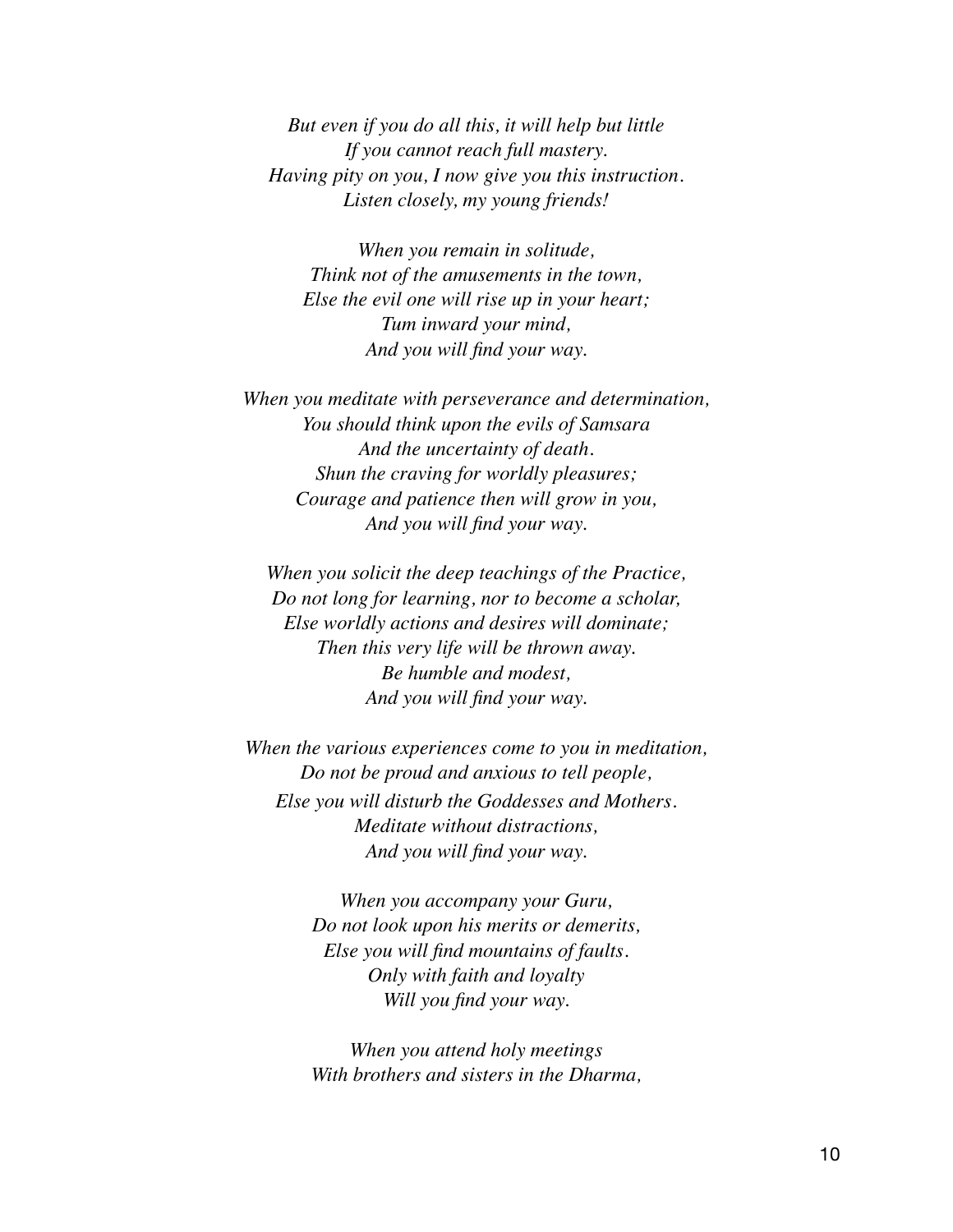*Do not think of heading the row, Else you will arouse both hate and craving, And offend against the Precepts. Adjust yourselves, understand each other, And you will find your way.* 

*When you beg for alms in the village, Do not use the Dharma for deceit and exploitation, Else you will force yourself down to the lower Path. Be honest and sincere, And you will find your way.* 

*Beyond all else remember, at all times and places, Never be overweening, nor of yourself be proud, Else you will be overbearing in your self-esteem And overloaded with hypocrisy. If you abandon deceit and pretense, You will find your way.* 

*The person who has found the way Can pass on the gracious teachings to others; Thus he aids himself and helps the others, too. To give is then the only thought Remaining in his heart.* 

The disciples were all greatly inspired with the determination to practice diligently and to renounce the world. An unalterable faith in the Jetsun was established in them. They said, "We want to offer you a golden Mandala. Pray accept it, and give us the practical teaching of the View, Practice, and Action."

Milarepa replied, "I do not need the gold; you may use it to maintain your meditation. As for the teaching of the View, Practice, and Action, I shall tell you. Pray hearken to my song":

> *Oh, my Guru! The Exemplar of the View, Practice, and Action, Pray vouchsafe me your grace, and enable me To be absorbed in the realm of Self-nature!*

*For the View, Practice, Action, and Accomplishment There are three Key-points you should know:*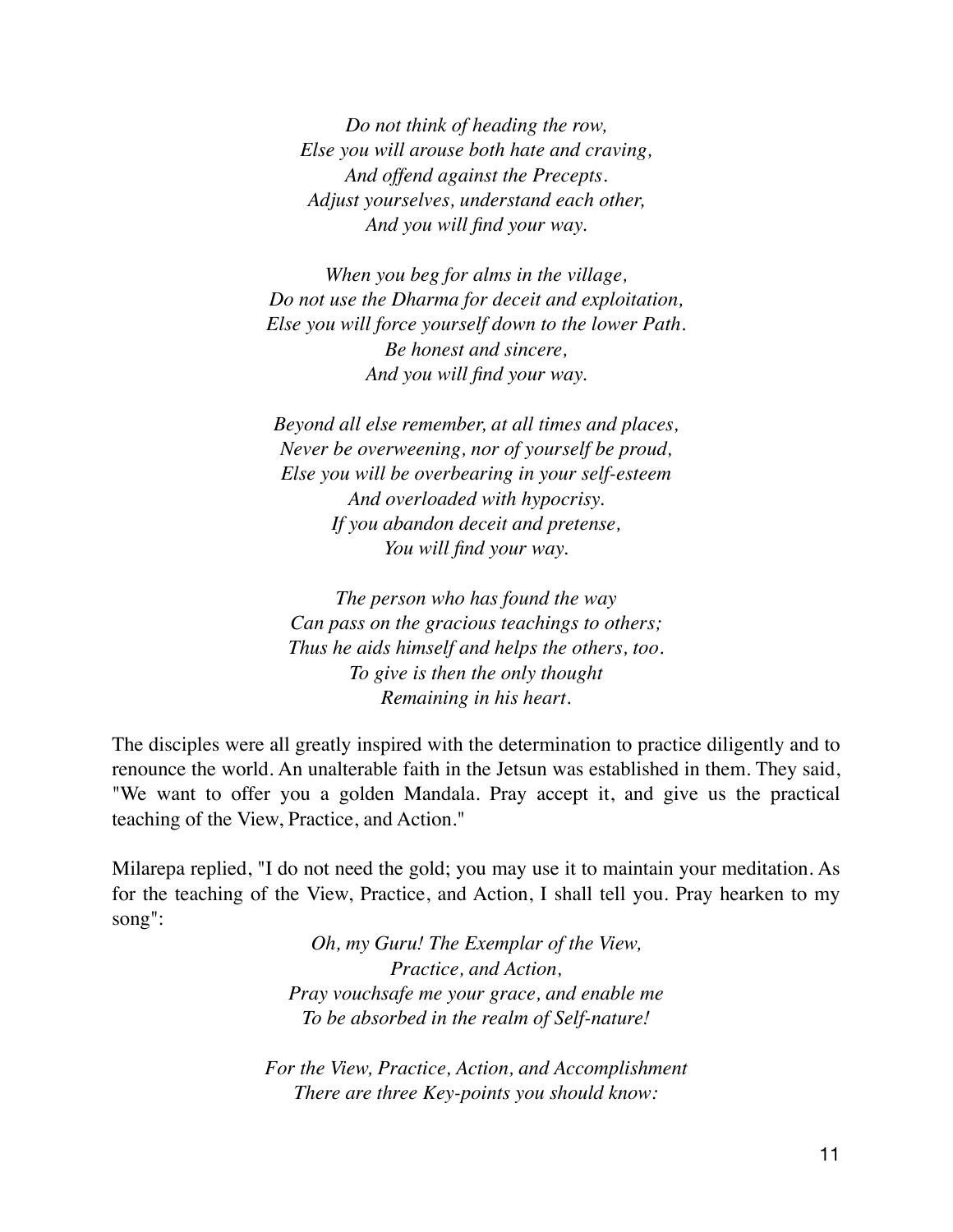*All the manifestation, the Universe itself, is contained in the mind; The nature of Mind is the realm of illumination Which can neither be conceived nor touched. These are the Key-points of the View.* 

*Errant thoughts are liberated in the Dharmakaya; The awareness, the illumination, is always blissful; Meditate in a manner of non-doing and non-effort. These are the Key-points of Practice.* 

> *In the action of naturalness The Ten Virtues spontaneously grow; All the Ten Vices are thus purified. By corrections or remedies The Illuminating Void is ne'er disturbed. These are the Key-points of Action.*

*There is no Nirvana to attain beyond; There is no Samsara here to renounce; Truly to know the Self-mind It is to be the Buddha Himself. These are the Key-points of Accomplishment.* 

*Reduce inwardly the Three Key-points to One. This One is the Void Nature of Being, Which only a wondrous Guru Can clearly illustrate.* 

*Much activity is of no avail; If one sees the Simultaneously Born Wisdom, He reaches his goal.* 

*For all practitioners of Dharma This preaching is a precious gem; It is my direct experience from yogic meditation. Think carefully and bear it in your minds, Oh, my children and disciples.*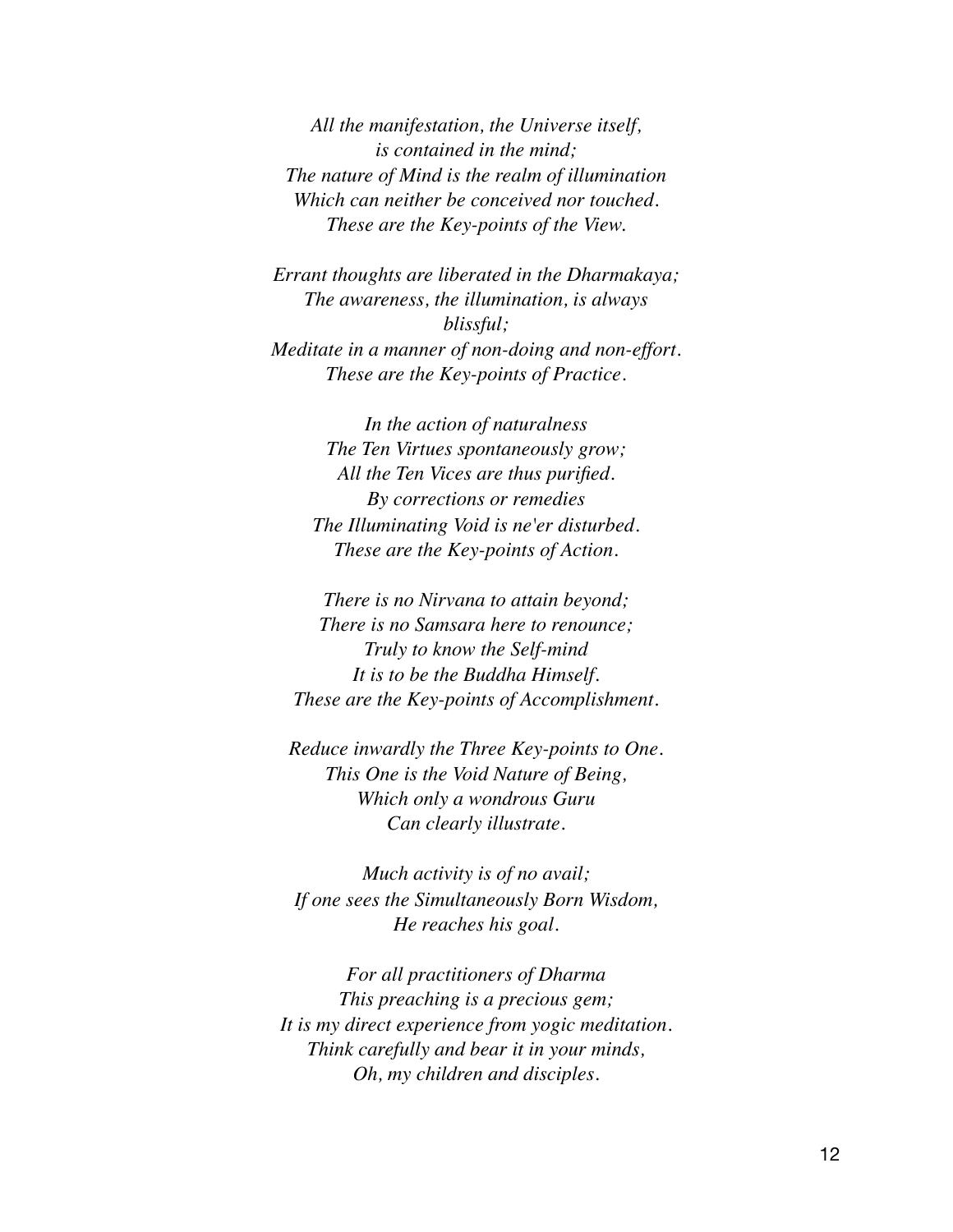The disciples then asked Milarcpa, "As we understood you, the unmistakable guide along the Path of Practice is to pray to one's Guru with great earnestness. Is there anything else beyond this?" Milarepa smiled and answered, "The Tree of Guidance has also many branches." In explaining this to them, he sang:

> *The Guru, the disciple, and the secret teachings; Endurance, perseverance, and the faith; Wisdom, compassion, and the human form; All these are ever guides upon the Path.*

> *Solitude with no commotion and disturbance Is the guide protecting meditation. The accomplished Guru, the Jetsun, Is the guide dispelling ignorance and darkness. Faith without sorrow and weariness Is the guide which leads you safely to happiness.*

*The sensations of the five organs Are the guides which lead you to freedom from "contact." The verbal teachings of the Lineage Gurus Are the guides which illustrate the Three Bodies of Buddha. The protectors, the Three Precious Ones, Are the guides with no faults or mistakes. Led by these six guides, One will reach the happy plane of Yoga-Abiding in the realm of Non-differentiation In which all views and sophisms are no more.* 

*Remaining in the realm of self-knowledge and self-liberation Is indeed happy and joyful; Abiding in the valley where no men dwell, With confidence and knowledge, one lives in his own way. With a thundering voice, He sings the happy song of Yoga. Falling in the Ten Directions is the rain of fame; Brought to blooming are the flowers and*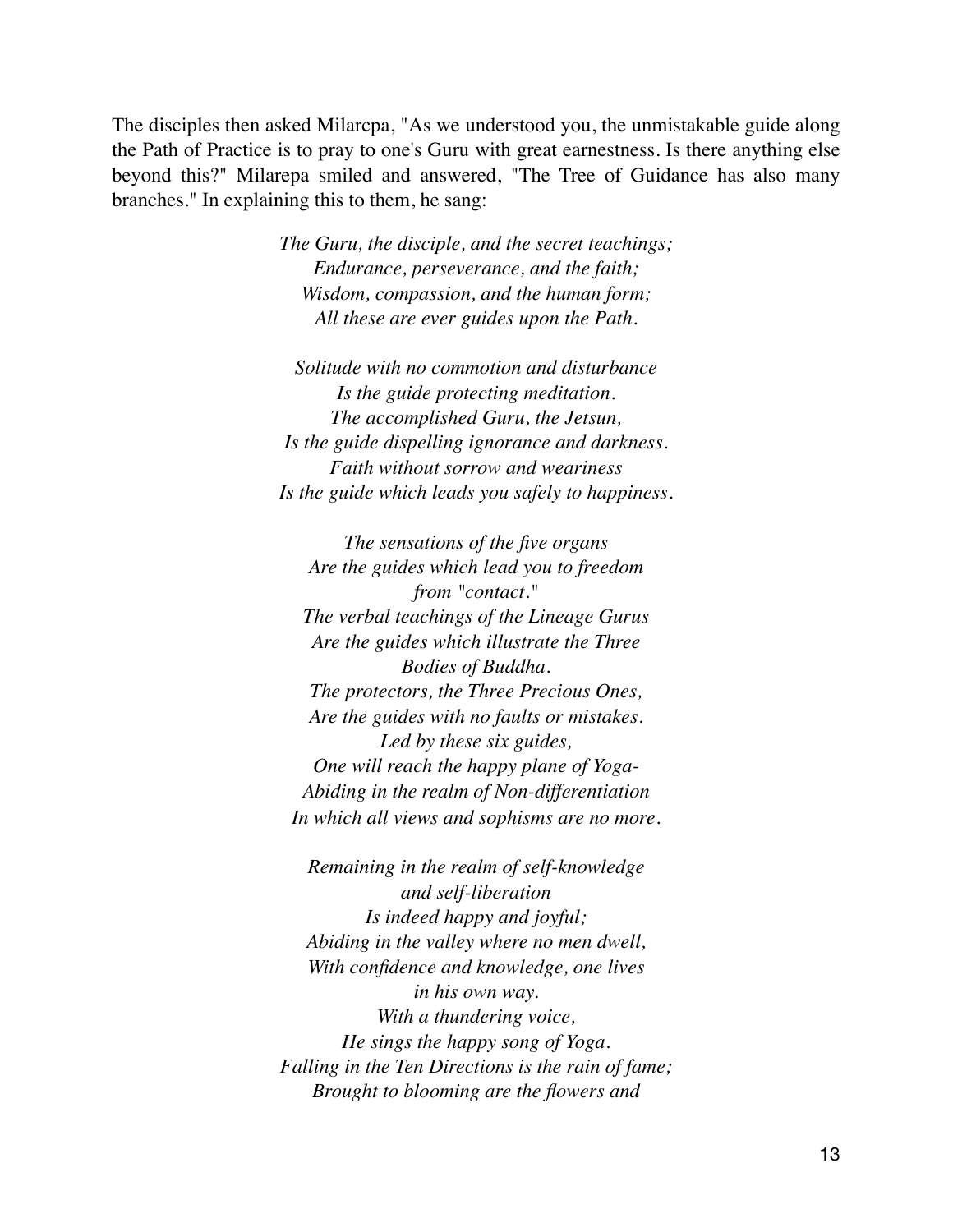*leaves of Compassion. The enterprise of Bodhi encompasses the Universe; The pure fruit of the Bodhi-Heart thus attains perfection.* 

The disciples thought, "It makes no difference now to the Jetsun where he stays. We will invite him to our village." Thereupon they said to Milarepa, "Revered One, since your mind no longer changes, there is no need for you to practice meditation. Therefore, for the sake of sentient beings please come to our village and preach the Dharma for us." Milarepa replied, "Practicing meditation in solitude is, in itself, a service to the people. Although my mind no longer changes, it is still a good tradition for a great yogi to remain in solitude." He then sang:

> *Through the practice [of meditation] I show gratitude to my Guru. Pray grant me your grace, ripen and liberate me.*

*You, gifted disciples, the followers of Dharma, Heed carefully, with all attention While I sing of the profound Essential Teaching.* 

*The great lioness in the upper snow mountain Poses proudly on the summit of the peak; She is not afraid-Proudly dwelling on the mountain Is the snow lion's way.* 

*The queen vulture on Red Rock Stretches her wings in the wide sky; She is not afraid of falling-Flying through the sky is the vulture's way.* 

*In the depths of the great ocean Darts the Queen of fish, glittering; She is not afraid-Swimming is the fish's way.* 

*On the branches of the oak trees, Agile monkeys swing and leap; They are not afraid of falling-*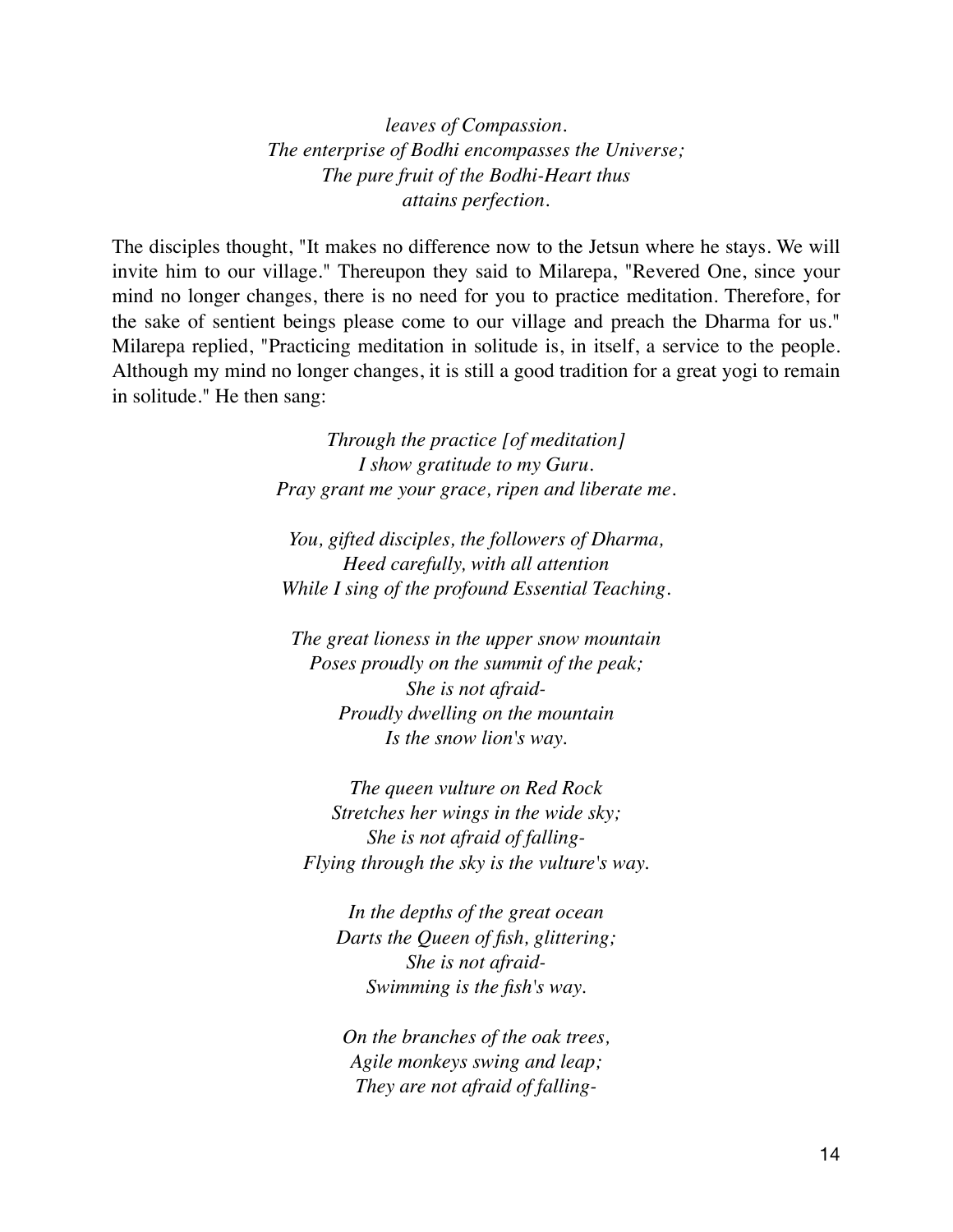*Such is the wild monkey's way.* 

*Under the leafy canopy of the dense wood, The striped tiger roams and swiftly runs, Not because of fear or worry-This shows her haughty pride, And is the mighty tiger's way.* 

*In the wood on Singa Mountain, I, Milarepa, meditate on Voidness, Not because I fear to lose my understanding-Constant meditation is the yogi's way.* 

*Without distraction, the yogi meditates absorbed Upon the pure Mandala of Dharmadhatu, Not because he fears to go astray-But to hold to Self-quintessence is the yogi's way.* 

*When he works on the Nadis, Prana, and Bindu He avoids hindrances and errors, Not that the teaching has faults in itself-But it is a good way to improve true Realization.* 

*With natural and spontaneous behavior One surely meets with countless ups-and-downs, Not because there is discrimination and dualistic thought-But because to manifest all, is causation's nature.* 

*When he develops other beings by demonstrating the power of Karma, Though seemingly he sees as real both good and evil, It is not because he has gone astray in his practice, But because, to explain the truth to different people, He must use appropriate illustrations.* 

*Those great yogis who have mastered the Practice, Never desire anything in this world. It is not because they want fame that*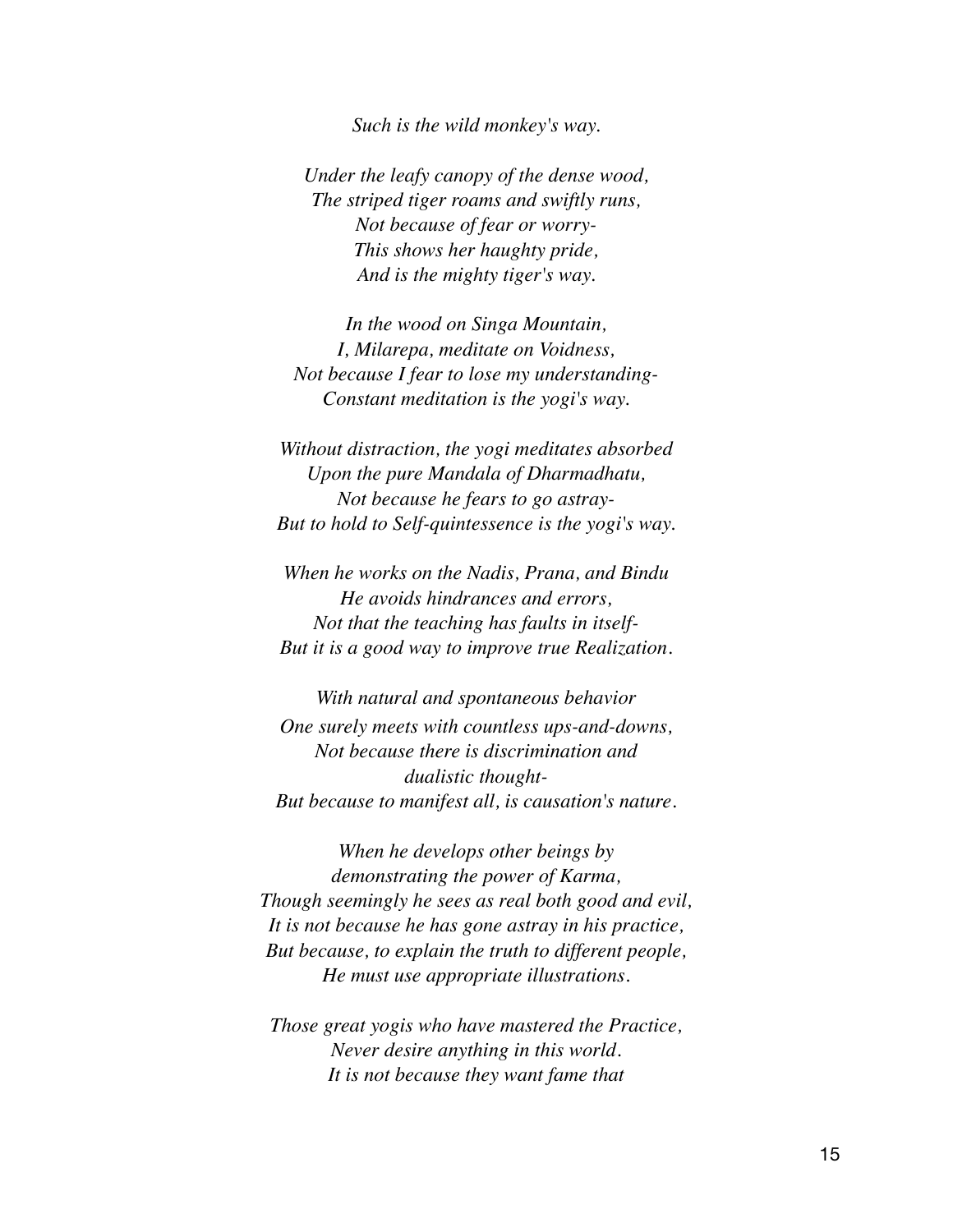*they remain in solitude; It is the natural sign springing from their hearts-The true feeling of non-attachment and renunciation.* 

*Yogis who practice the teaching of the Path Profound, Dwell always in caves and mountains; Not that they are cynical or pompous, But to concentrate on meditation is their self-willing.* 

*I, the cotton-clad, have sung many songs, Not to amuse myself by singing sophistries, But for your sake, faithful followers who assemble here, From my heart I have spoken words helpful and profound.* 

The disciples then said to Milarepa, "One may live alone in solitude, but it is necessary to have food and a suitable dwelling in which he can meditate properly." The Jetsun replied, "I have my own food and dwelling which I will illustrate to you."

> *I bow down at the feet of the wish-fulfilling Guru. Pray vouchsafe me your grace in bestowing beneficial food, Pray make me realize my own body as the house of Buddha, Pray grant me this sure knowledge.*

*I built the house through fear, The house of Siinyata, the void nature of being; Now I have no fear of its collapsing. I, the Yogi with the wish-fulfilling gem, Feel happiness and joy where'er I stay.* 

*Because of the fear of cold, I sought for clothes; The clothing I found is the Ah Shea Vital Heat. Now I have no fear of coldness.* 

*Because of the fear of poverty, I sought for riches; The riches I found are the inexhaustible Seven Holy Jewels Now I have no fear of poverty.*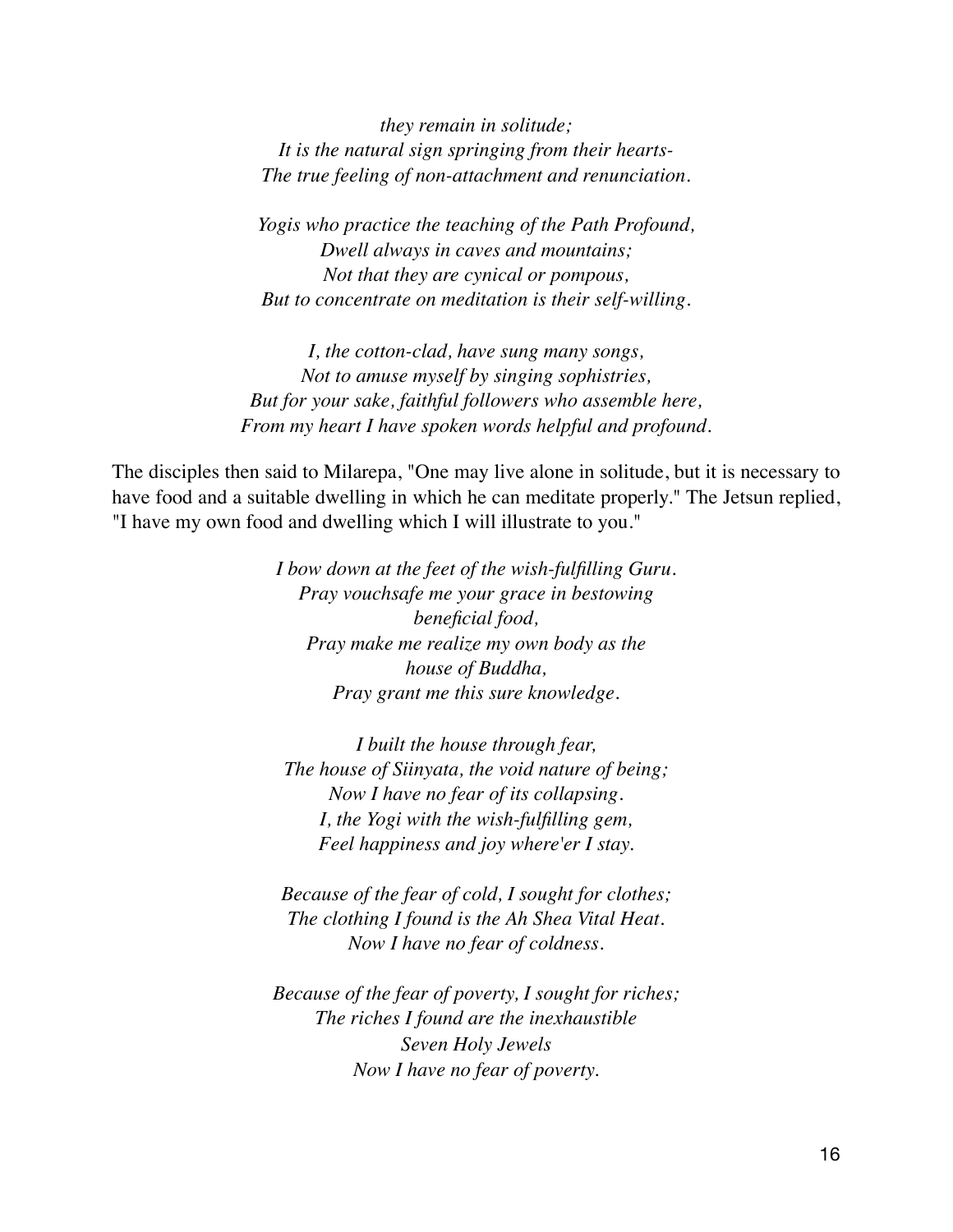*Because of the fear of hunger, I sought for food; The food I found is the Samadhi of Suchness. Now I have no fear of hunger.* 

*Because of the fear of thirst, I sought for drink; The heavenly drink I found is the wine of mindfulness. Now I have no fear of thirst.* 

*Because of the fear of loneliness, I searched for a friend; The friend I found is the bliss of perpetual Sunyata. Now I have no fear of loneliness.* 

*Because of the fear of going astray, I sought for the right path to follow. The wide path I found is the Path of Two-in-One. Now I do not fear to lose my way.* 

*I am a yogi with all desirable possessions, A man always happy where'er he stays.* 

*Here at Yolmo Tagpu Senge Tson, The tigress howling with a pathetic, trembling cry, Reminds me that her helpless cubs are innocently playing. I cannot help but feel a great compassion for them, I cannot help but practice more diligently, I cannot help but augment thus my Bodhi-Mind.* 

> *The touching cry of the monkey, So impressive and so moving, Cannot help but raise in me deep pity. The little monkey's chattering is amusing and pathetic; As I hear it, I cannot but think of it with compassion.*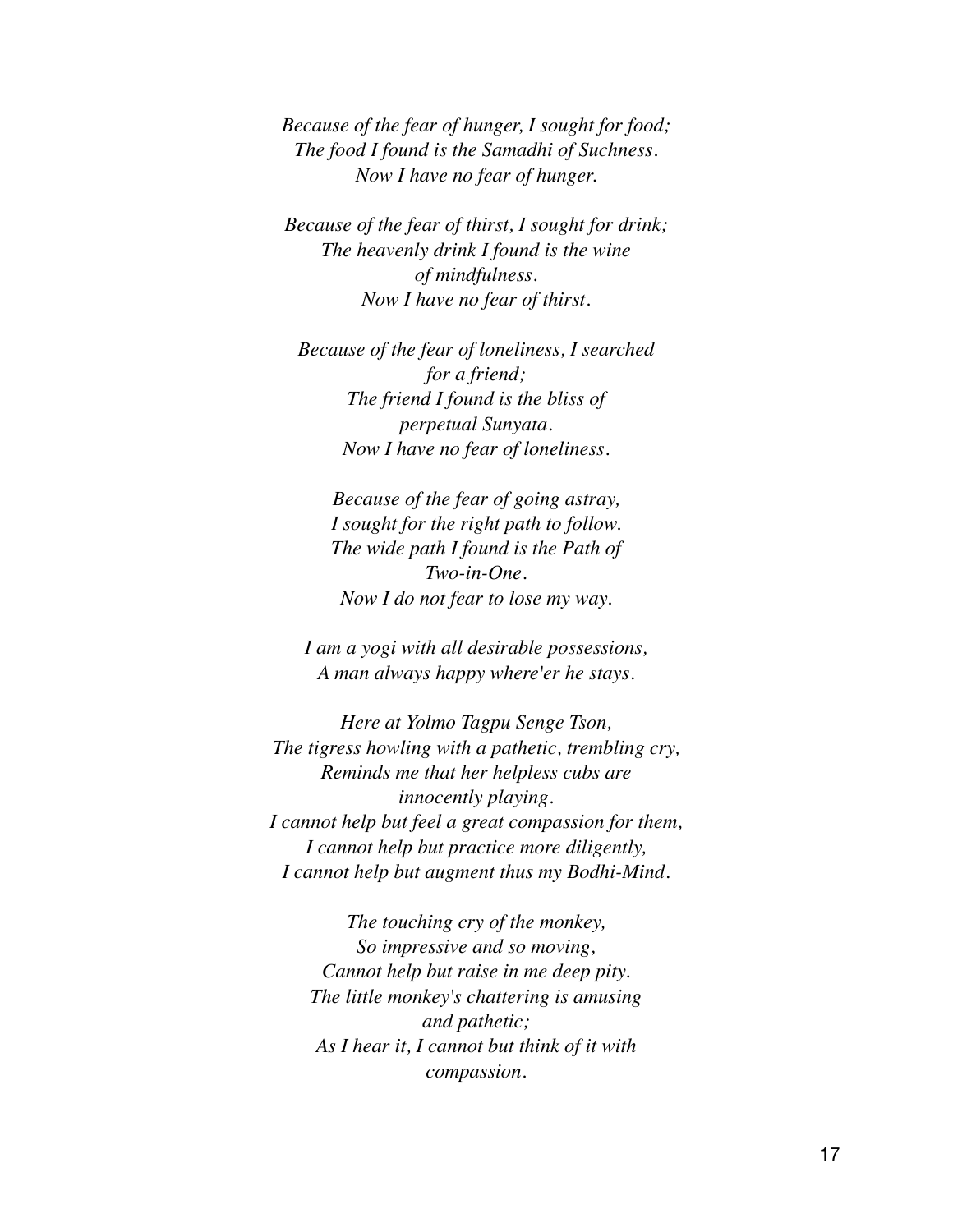*The voice of the cuckoo is so moving, And so tuneful is the lark's sweet singing, That when I hear them I cannot help but listen-When I listen to them, I cannot help but shed my tears.* 

*The varied cries and cawing of the crow, Are a good and helpful friend unto the yogi. Even without a single friend, To remain here is a pleasure. With joy flowing from my heart, I sing this happy song; May the dark shadow of all men's sorrows Be dispelled by my joyful singing.* 

The disciples were all deeply moved, and a feeling of weariness with Samsara overwhelmed them. They swore to Milarepa that they would never leave the mountain. Afterwards, through the practice of meditation, they all reached the state of perfection.

One day, Milarepa's patron Buddha told him the time had come for him to go to Tibet proper and there meditate in solitude to help sentient beings. The patron Buddha also prophesied the success of his career in helping people and in spreading the Dharma. Hence, about this time, Milarepa decided to go to Tibet.

### **This is the story of Yolmo Snow Mountain.**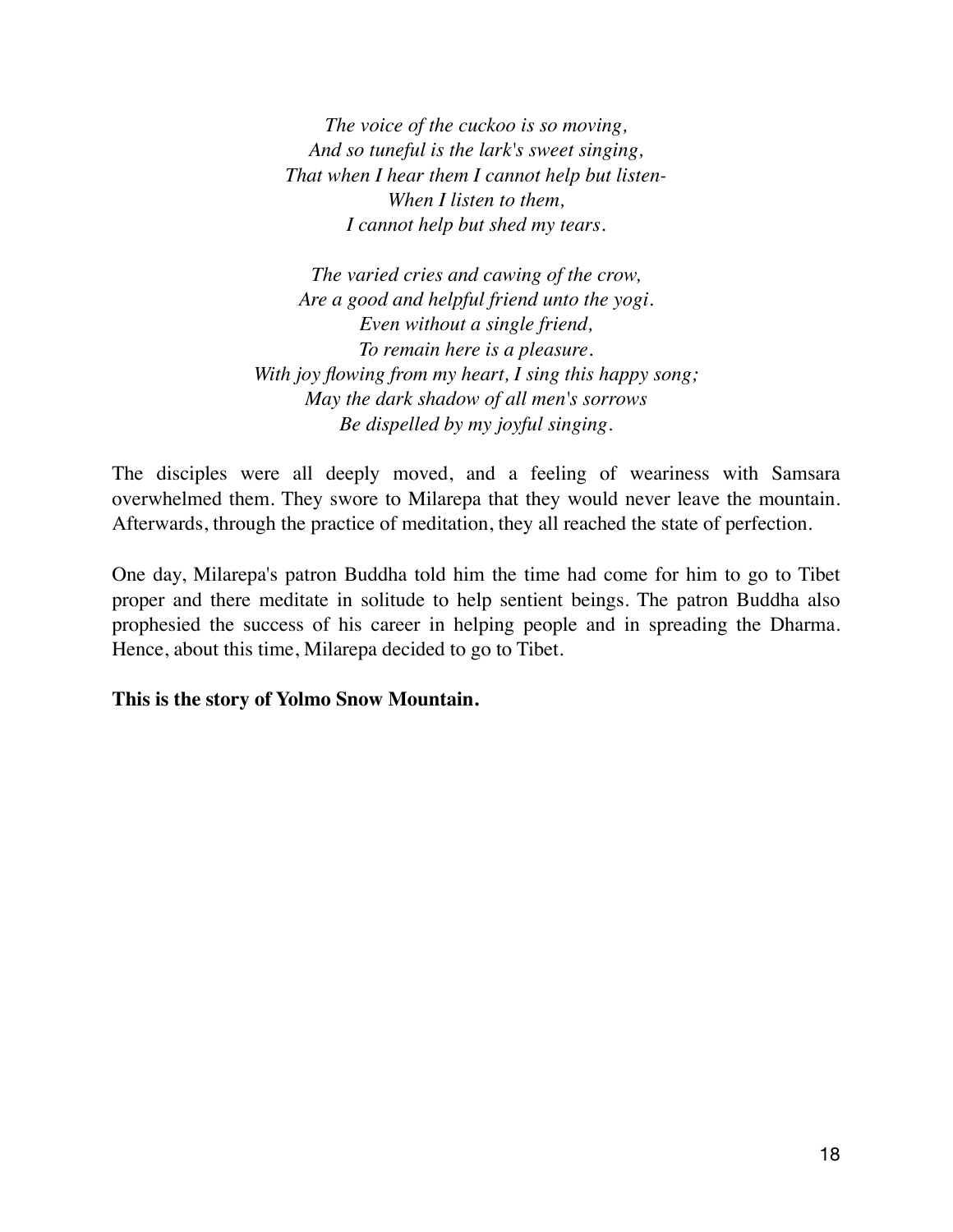

## **MILAREPA AND THE PIGEON**

Obeisance to all Gurus

In accordance with the prophecy [of his Patron Buddha], Milrepa went to Tibet proper from Yolmo. He arrived at Gu Tang and lived in a cave, absorbing himself in the Meditation of the Great Illumination.

One day a pigeon wearing golden ornaments came to Milarepa. The bird nodded, bowed, and circled him many times. Then it flew away in the direction of the Immaculate Rock. Milarepa understood

that this must be a spell of the Non-men to make him welcome. So he followed the pigeon and went up to the hill, where he found a heap of white rice. The bird pecked the rice with its bill and brought some to Milarepa as if showing him hospitality and welcome. Milarepa, [surprised and delighted], broke into song:

> *Ohl My gracious Guru, Marpa Lho Draug Wa, From the depth of my heart I think of you. In deepest earnestness I meditate on you. That I never be separated from you, is my prayer.*

*Merging the Self-mind with the Guru is indeed a happy thing. Manifestation itself is the essence of Reality. Through the realization of this unborn Dharmakaya,*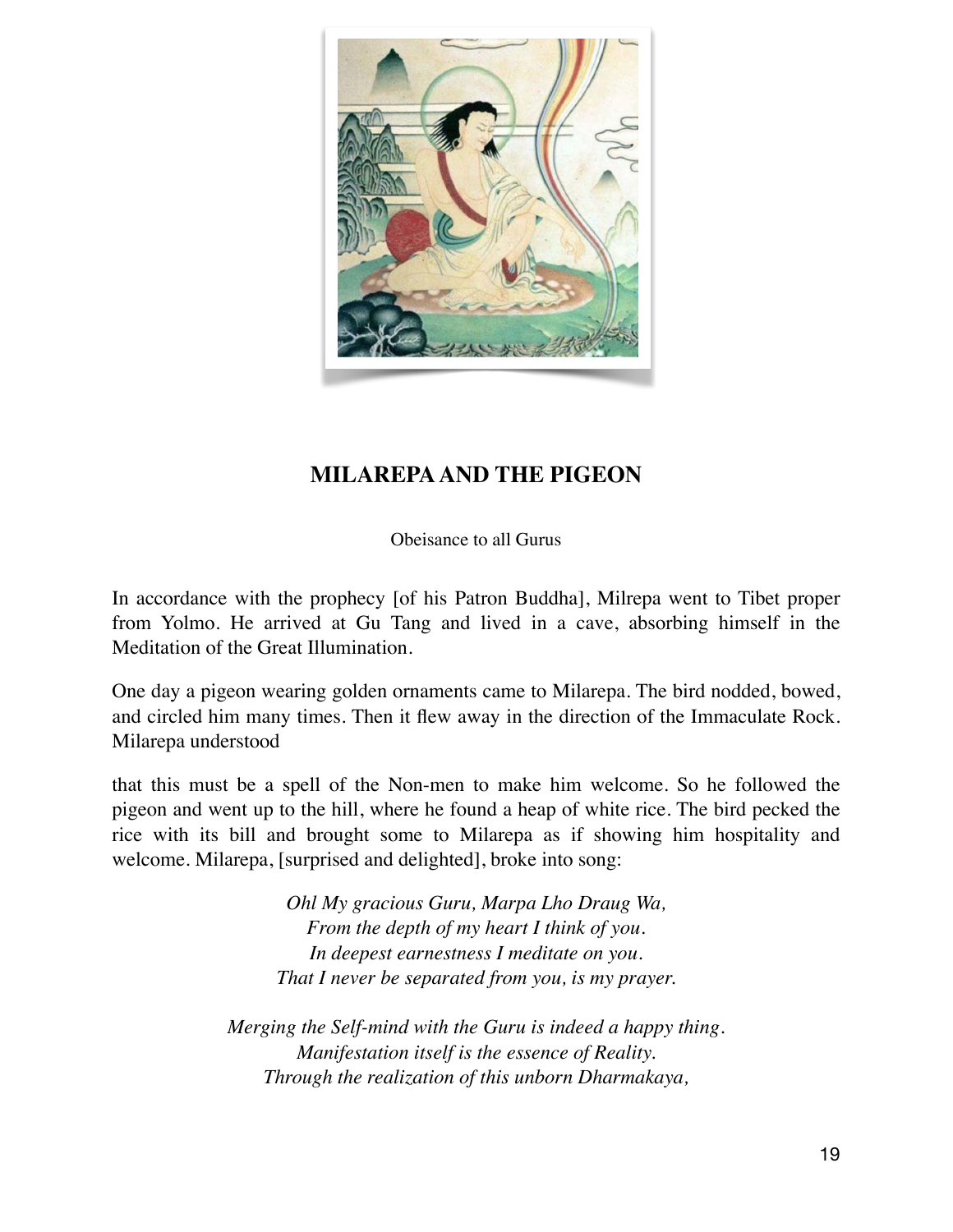*I merge myself in the Realm of Non-effort, To both the high and low Views am I indifferent. In the mind of Non-effort I feel happiness and joy.* 

*The nature of Mind is the Light and the Void. By realizing the awareness of Light-Void, I merge myself in the original state of Non-effort. To good and bad experiences am I indifferent. With a mind of Non-effort, I feel happiness and joy.* 

*The Six Senses and Sense Objects of themselves dissolve [into the Dharmadhatu]. Where the Non-differentiation of subject and object is realized. I merge happiness and sorrow into one; I enter the original state of Non-effort. To right and wrong actions, am I indifferent. Happy indeed is the Non-effort mind.* 

*The very nature of the Dharmakaya Is identified through its myriad forms; The myriad forms are the Nirmanakaya of Buddha. With this understanding in mind, Whatever circumstance I may encounter, I am free in the happy realm of Liberation! To return to the home of Buddha I have no longing! Happy indeed is this mind of Non-effort.* 

Whereupon the pigeon, with seven companions, came nearer to Milarepa. They all bowed to him and circled him many times, as the first bird had done before. Milarepa thought, "These pigeons must be Non-men. I shall ask them and see whether they will tell the truth." So he said, "Who are you, and why do you come here?'' The pigeons then broke the spell and displayed their real forms as female Devas. Their leader said, "We are the angel-maidens of Heaven. Be- cause we have great faith in you, we come here to learn the Dharma from you. We beseech you to give us the instructions."

In response, Milarepa sang: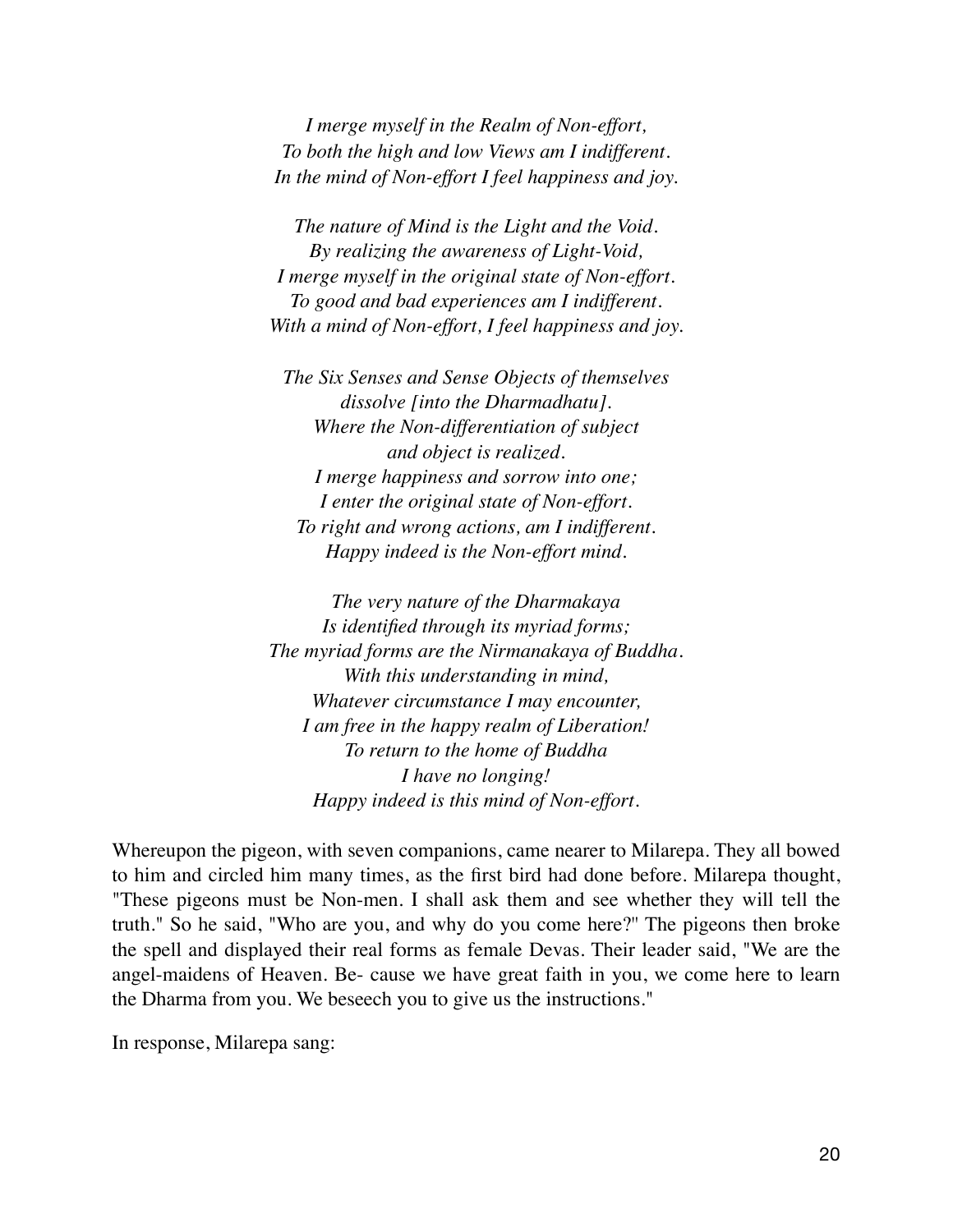*Oh! The wondrous Transformation Body of my Guru! Pray, kindly grant me your grace-wave.* 

*You eight charming maidens. of Heaven, Who appeared just now in pigeon form, Your spell was fine, and in conformity with the Dharma! If you, the eight beautiful maidens of Heaven, Wish to practice the white Dharma of Buddha, Pray remember the meaning of this song.* 

*Though worldly happiness and pleasure Seem delightful and pleasing, They soon will pass away.* 

*Though high-ranking ladies are proud and exultant In their lofty dignity, What refuge and shelter do they have?* 

*To dwell in the fiery home of Samsara Sometimes seems pleasant, but is mostly misery.* 

*If a well-endowed and well-loved son Has no self-respect and makes no self-effort, His father will meet nothing but distress.* 

*If a disciple commits evil deeds, He must fall into Samsara, No matter how superb his Guru may be.* 

*You maidens of Heaven, the conjurers of the pigeons! It is easy for you to ask for Dharma, But hard to have deep faith in it. You should remind yourselves Of the inevitable misfortunes Connected with worldly joys. The pains and miseries of this life, You should regard as friends leading you toward Nirvana. As for me, I am very grateful for*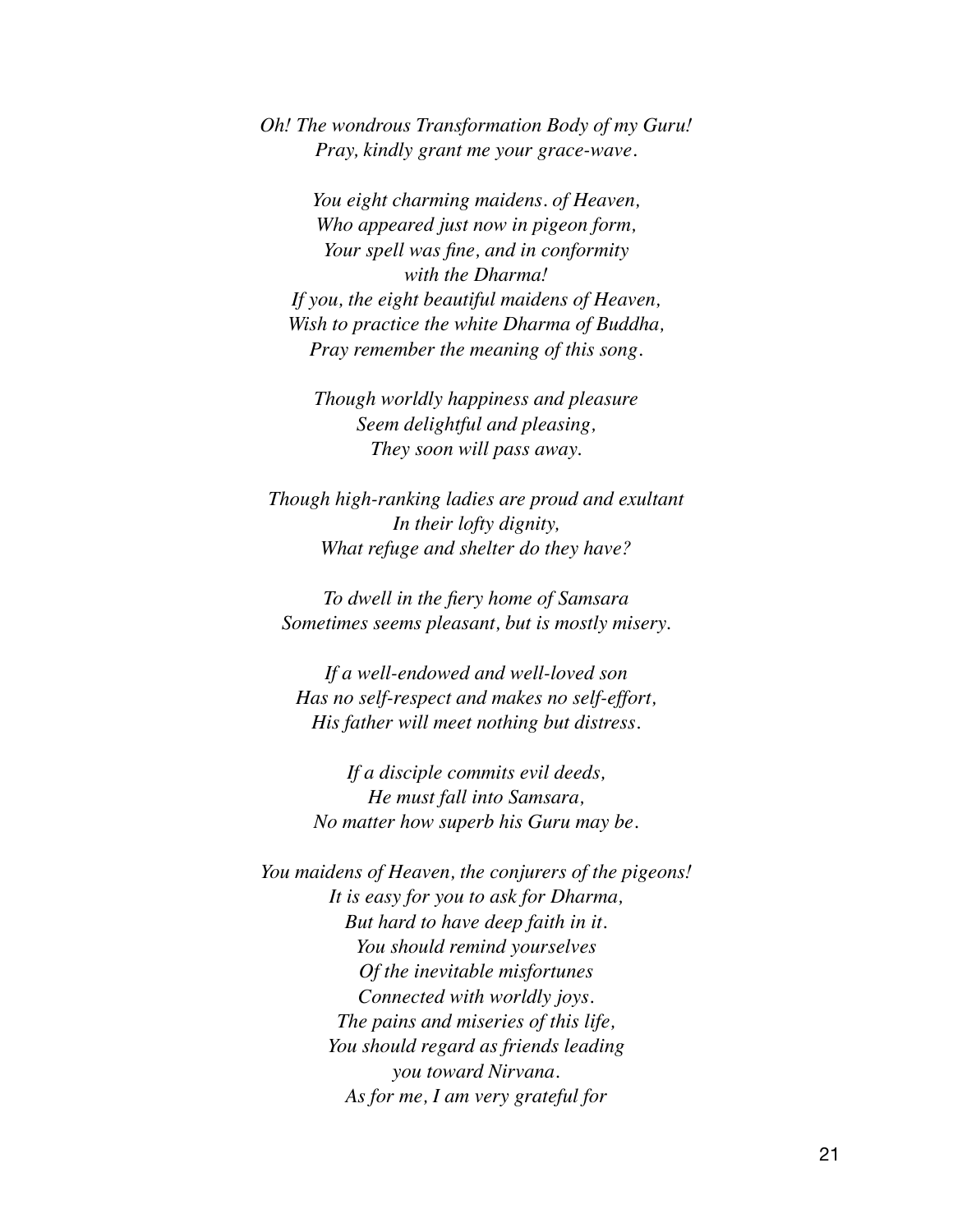#### *The misfortunes I have met. Oh, my friends, bear this in mind, and do the same!*

The Devas smiled at Milarepa and said, "We shall do so." Then they made obeisance and circumambulated him many times. The Jetsun then asked the angels, "Why did you come here in pigeon form?" They replied, "You are a yogi who has not the slightest attachment to yourself, nor any desire for this worldly life. It is only for the sake of Bodhi and the welfare of sentient beings that you have remained in solitude and meditated without distraction. With our heavenly eyes, we have been able to see you; and with respect and faith we now come to you for Dharma. But in order to [conceal our real form from] sinful beings, we have transformed ourselves into pigeons. We pray that your Reverence will now be kind enough to go up into Heaven with us to preach the righteous Dharma for us." But Milarepa replied, "As long as life lasts, I shall remain in this world to benefit sentient beings here. You must know that Heaven is far from dependable; it is not eternal, and one should not rely on it. To be born in Heaven is not necessarily a wonderful thing. You should pay heed and follow these instructions":

> *I bow down at the feet of Marpa Lho Draug. Oh, Father Guru! Pray grant me your grace-wave and accomplishment.*

*You, eight beauties of the Deva-realm, Have offered me white rice, the wondrous fruit of Dhyana. Eating it my body is strengthened, and my mind enlivened. As a token of my gratitude, I sing this song of Dharma to you. Now, lift up your ears, and listen to me carefully.* 

*Even though one reaches the highest Heaven of the White Devas, It has no permanent value and meaning! Lovable and touching are those flowers of youth in Heaven. But however pleasant it may seem to be, In the end comes separation.*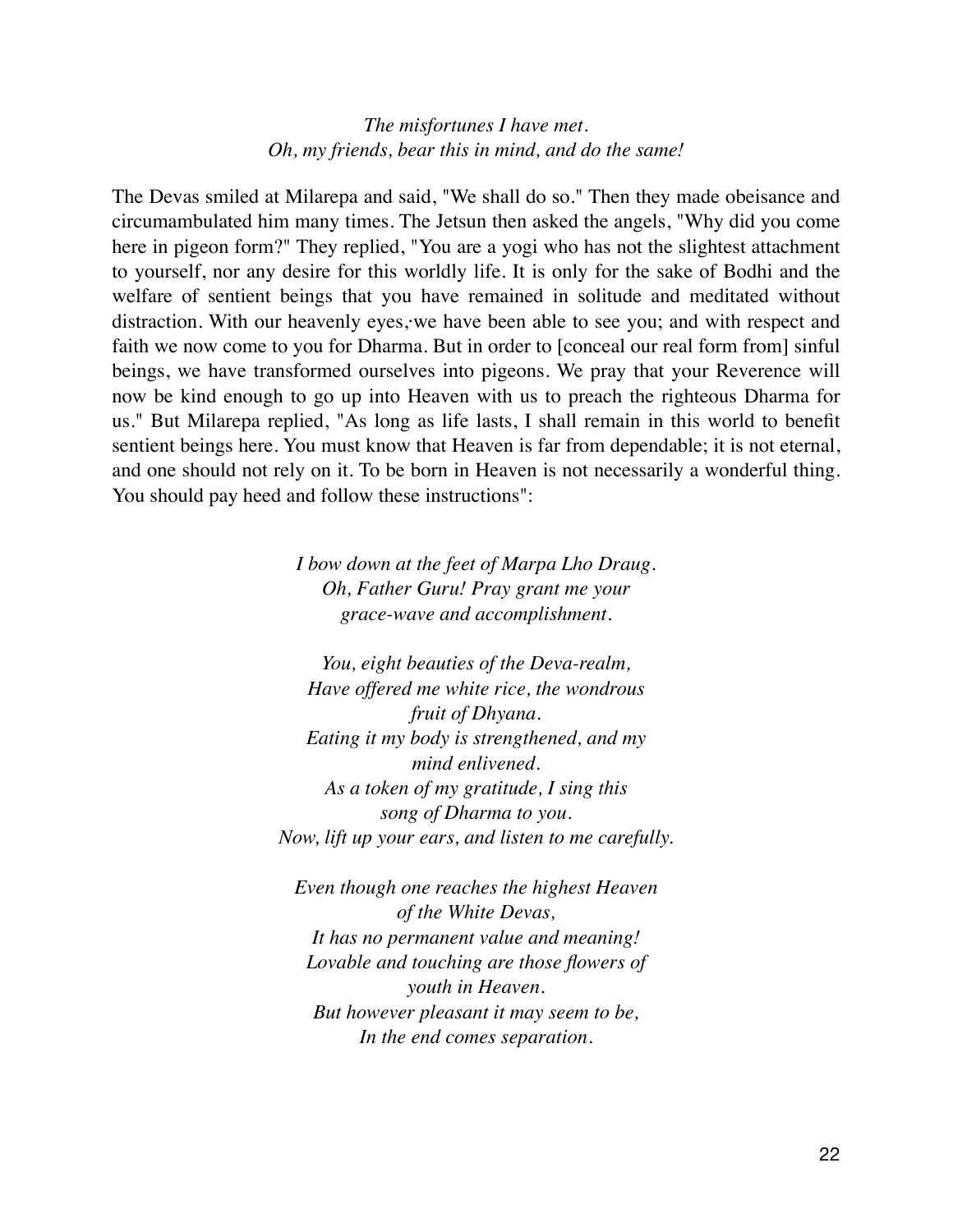*Although the bliss in Heaven seems to be very great, It is merely a deceitful mirage, a bewildering hallucination; In fact, it is the very cause of the return to suffering!* 

*Thinking of the miseries of the Six Realms in Samsara, I cannot help but have a feeling of disgust and aversion - A feeling of anguish and distressed emotion! Should you intend to practice the teaching of Buddha, You must take refuge in the Three Precious Ones and pray to them.* 

> *Sentient beings in the Six Realms You should consider as your parents.*

*Give to the poor, and offer to the Guru! For the benefit of all, dedicate your merits. Always remember that death may come at any moment.* 

*Identify your body with Buddha's body! Identify your own voice with Buddha's Mantra. Contemplate the Sunyata of self-awakening Wisdom, And always try to be master of your mind!* 

The Devas of Heaven said, "In ignorant beings like us, the Klesas always follow the mind. Pray give us a teaching with which we can correct this fault, so we may depend upon it and practice it frequently." In response to their request, Milarepa sang:

> *Obeisance to Marpa, the gracious one! Pray grant me the blessing of virtuous remedy.*

*Should you, oh faithful lady Devas, intend to practice the Dharma often, Inwardly you should practice concentration and contemplation. The renunciation of external affairs is your adornment.*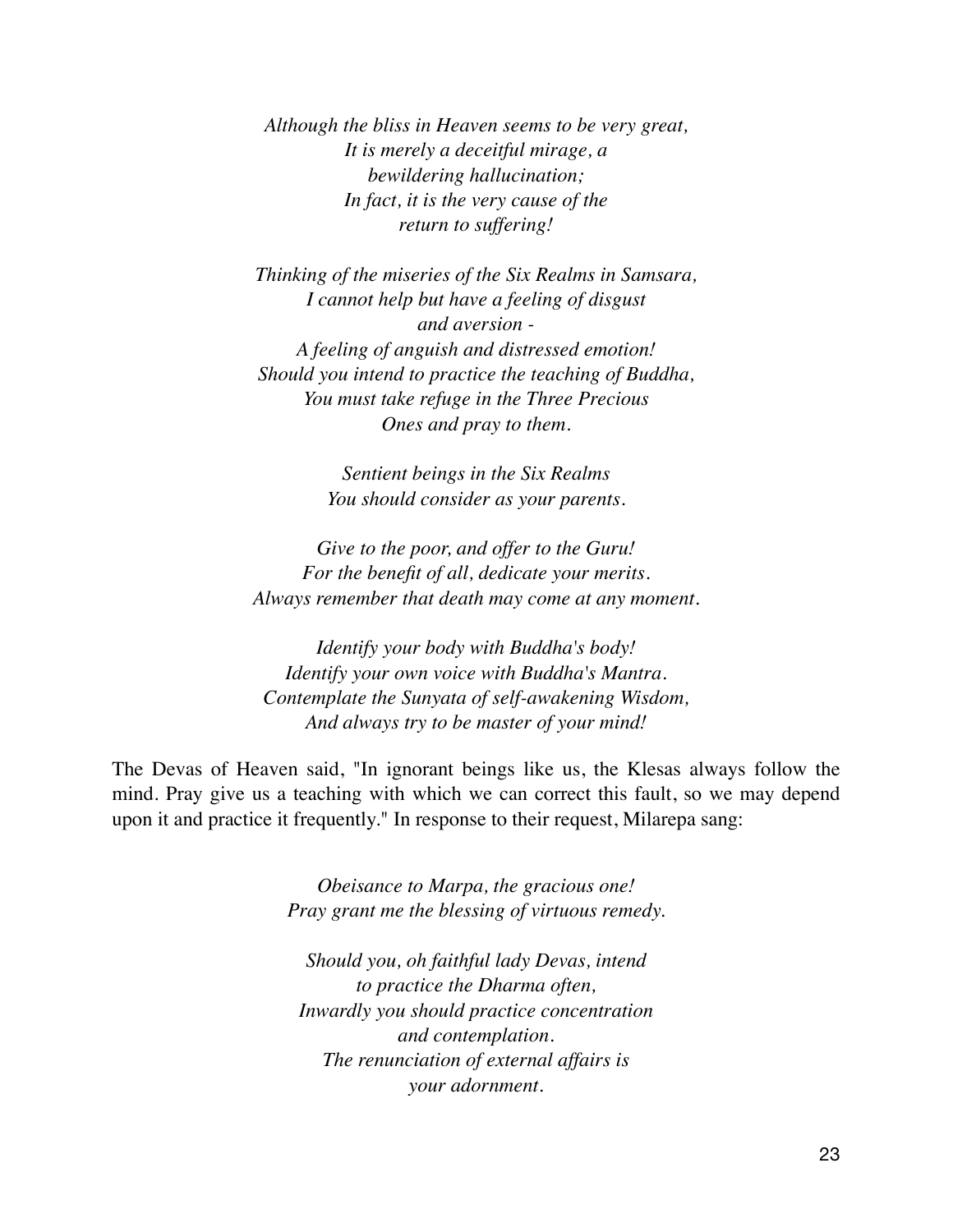*Oh, bear in mind this remedy for external involvement! With self-composure and mindfulness, you should remain serene. Glory is the equanimity of mind and speech! Glory is the resignation from many actions!* 

> *Should you meet disagreeable conditions, Disturbing to your mind, Keep watch upon yourself and be alert; Keep warning yourself: "The danger of anger is on its way." When you meet with enticing wealth, Keep watch upon yourself and be alert; Keep a check upon yourself: "The danger of craving is on its way."*

*Should hurtful, insulting words come to your ears, Keep watch upon yourself and be alert, And so remind yourself: "Hurtful sounds are but delusions of the ear."* 

> *When you associate with your friends, Watch carefully and warn yourself: "Let not jealousy in my heart arise."*

*When you are plied with services and offerings, Be alert and warn yourself: "Let me beware, lest pride should spring up in my heart."* 

*At all times, in every way, keep watch upon yourself. At all times try to conquer the evil thoughts within you! Whatever you may meet in your daily doings, You should contemplate its void and illusory nature.* 

> *Were even one hundred saints and scholars gathered here, More than this they could not say. May you all be happy and prosperous!*